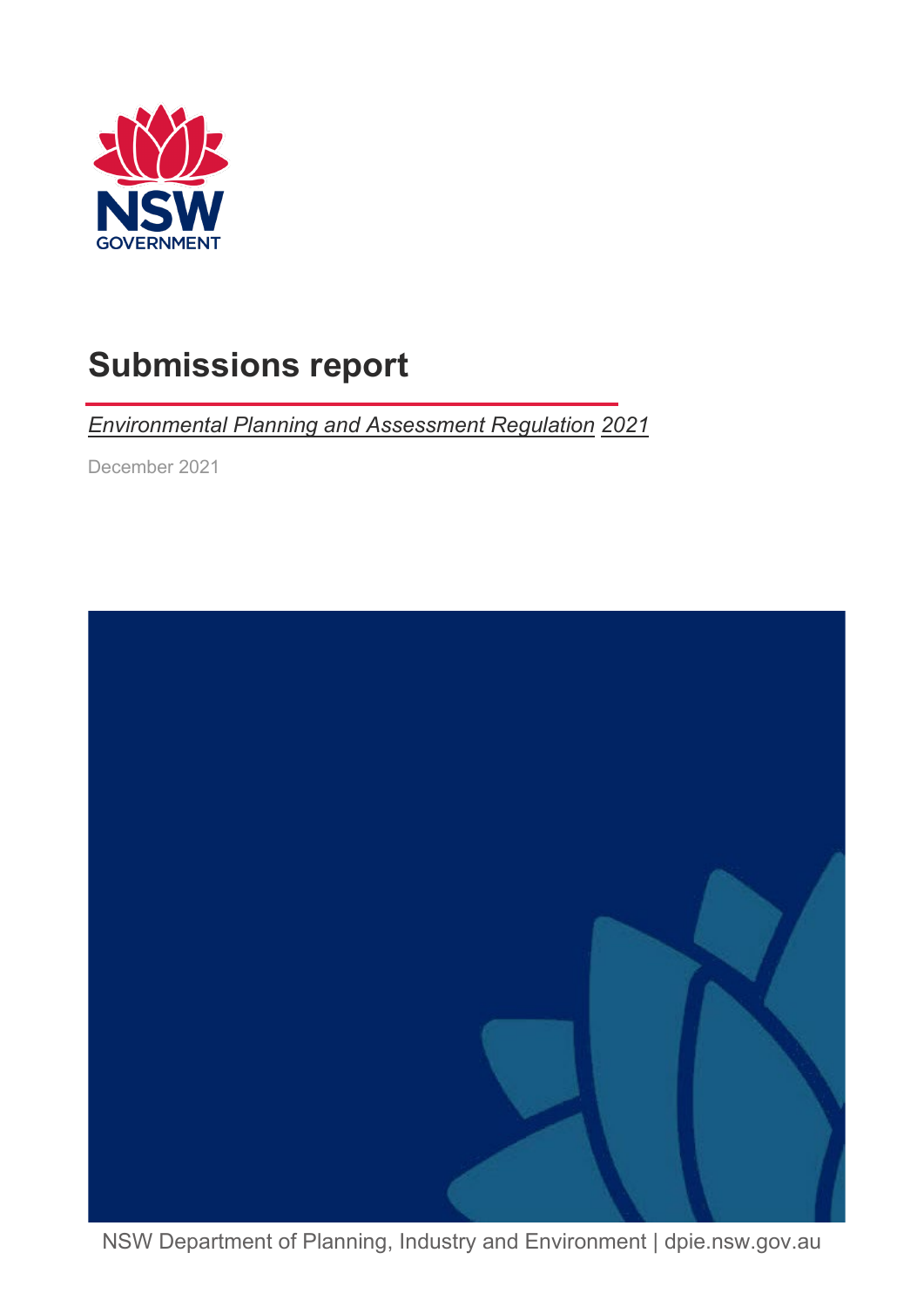Published by NSW Department of Planning, Industry and Environment

[dpie.nsw.gov.au](http://www.dpie.nsw.gov.au/)

Title: Submissions report

Environmental Planning and Assessment Regulation 2021

First published: December 2021

© State of New South Wales through Department of Planning, Industry and Environment 2021. You may copy, distribute, display, download and otherwise freely deal with this publication for any purpose provided you attribute the Department of Planning, Industry and Environment as the owner. However, you must obtain permission if you wish to charge others for access to the publication (other than at cost); include the publication in advertising or a product for sale; modify the publication; or republish the publication on a website. You may freely link to the publication on a departmental website.

Disclaimer: The information contained in this publication is based on knowledge and understanding at the time of writing (December 2021) and may not be accurate, current or complete. The State of New South Wales (including the NSW Department of Planning, Industry and Environment), the author and the publisher take no responsibility, and will accept no liability, for the accuracy, currency, reliability or correctness of any information included in the document (including material provided by third parties). Readers should make their own inquiries and rely on their own advice when making decisions related to material contained in this publication.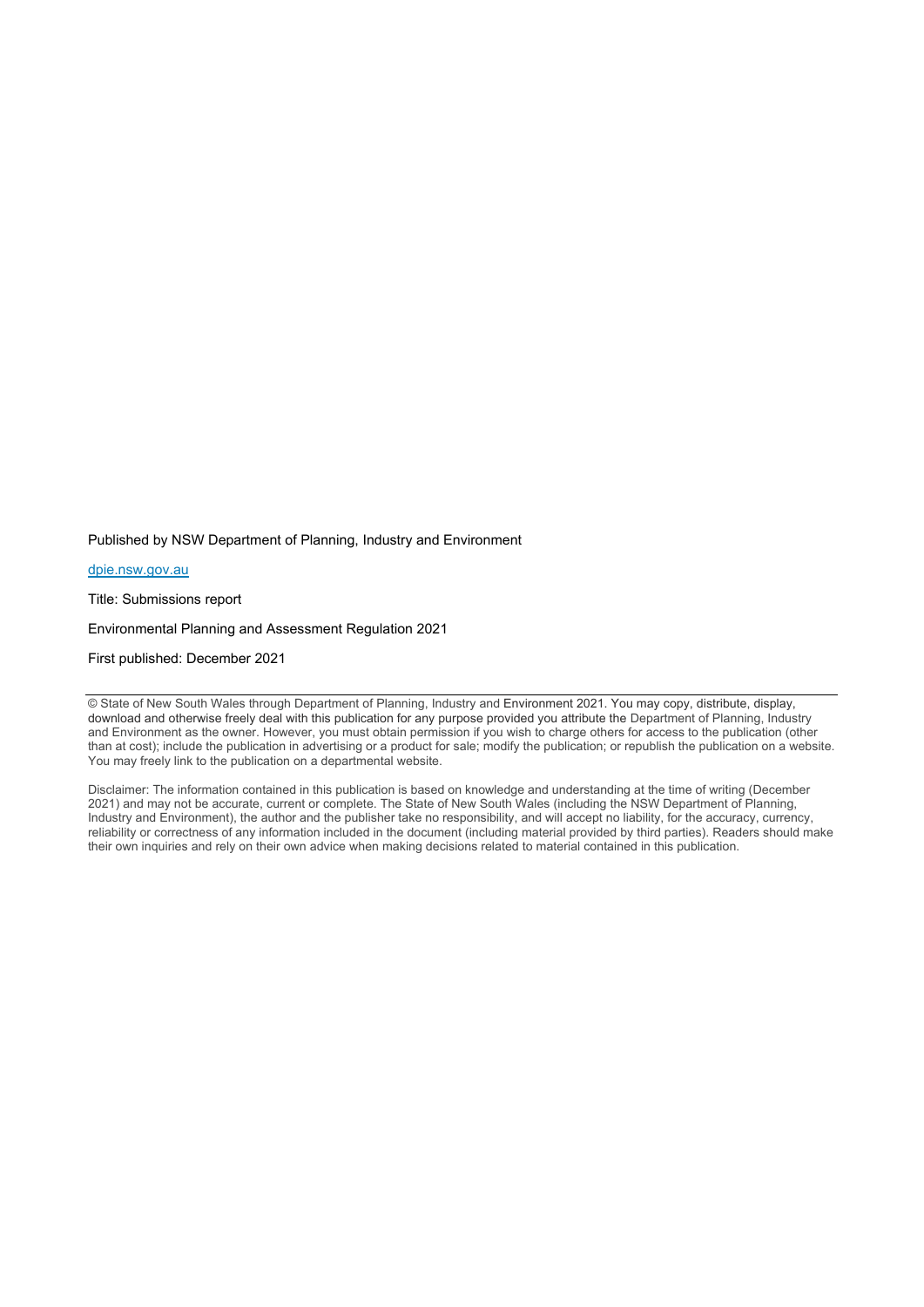# <span id="page-2-0"></span>**Acknowledgment of Country**

The Department of Planning, Industry and Environment acknowledges the Traditional Owners and Custodians of the land on which we live and work and pays respect to Elders past, present and future.



**Wollumbin (Mount Warning) at dusk from Tweed River. Murwillumbah, NSW**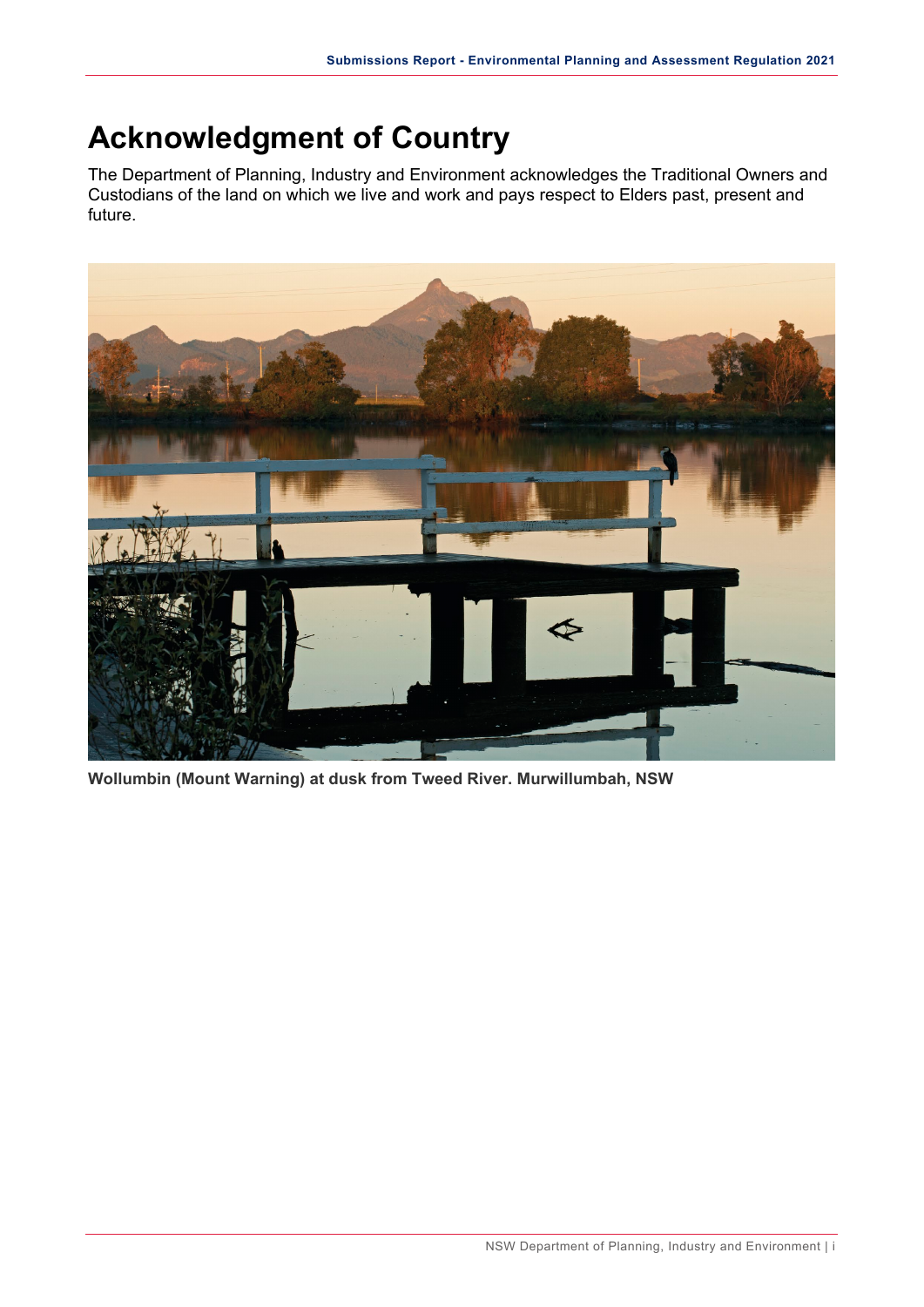# <span id="page-3-0"></span>**Contents**

| 10.<br>11 |  |
|-----------|--|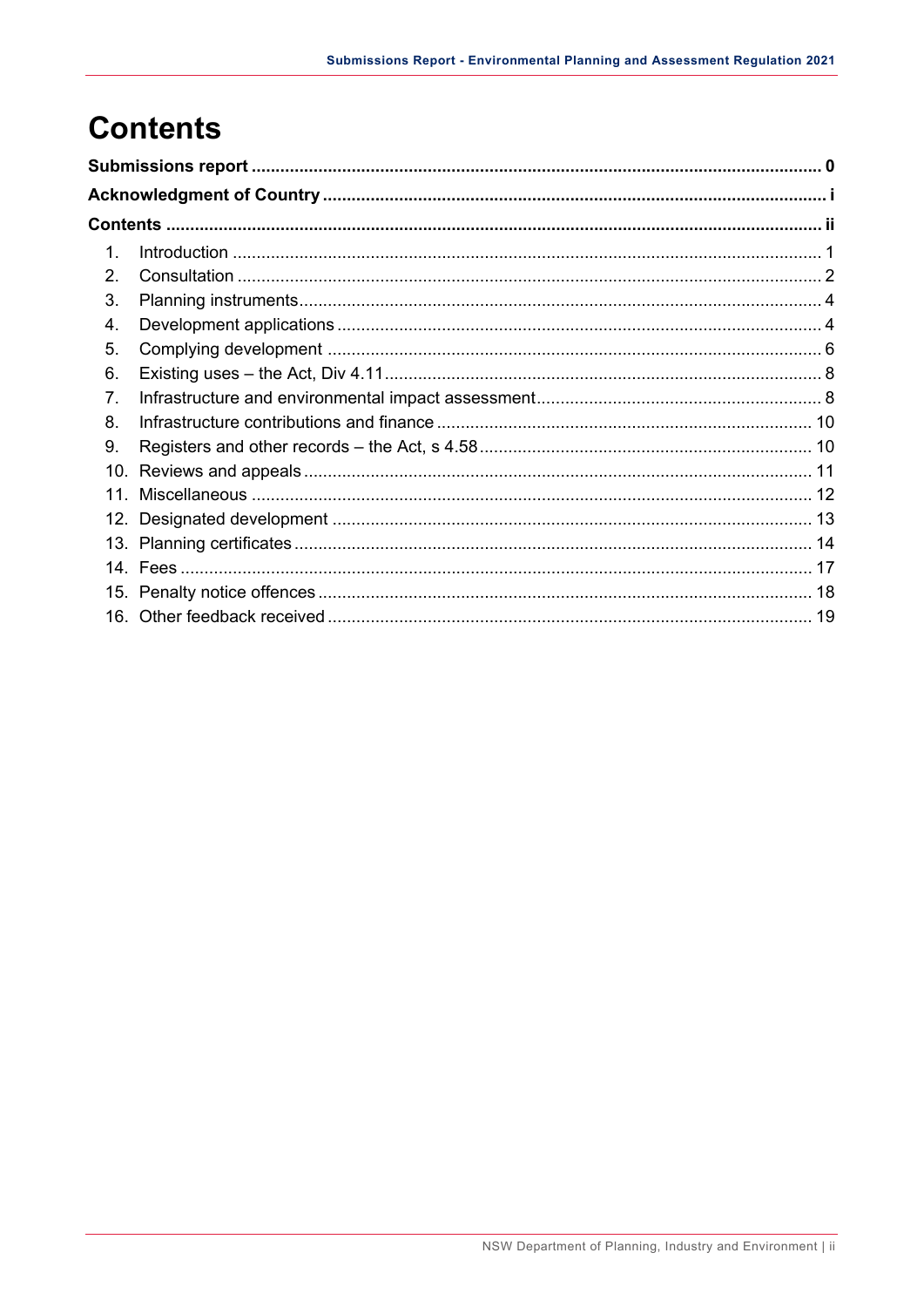## <span id="page-4-0"></span>1. Introduction

The NSW Government has made the *Environmental Planning and Assessment Regulation 2021* (2021 Regulation) to replace the *Environmental Planning and Assessment Regulation 2000* (2000 Regulation).

#### 1.1. Purpose of the Environmental Planning and Assessment Regulation

The 2000 Regulation was made to support the *Environmental Planning and Assessment Act 1979* (EP&A Act), which establishes the land use planning and development assessment framework for NSW.

It includes procedures for the making of environmental planning instruments (EPIs), the assessment of development proposals, the levying of development contributions, and compliance and enforcement powers.

#### 1.2. Environmental Planning and Assessment Regulation 2021

The 2021 Regulation retains many of the provisions of the 2000 Regulation while making amendments to:

- reduce administrative burden and increase procedural efficiency
- establish a simpler, more modern and transparent planning system.

The main purpose of the 2021 Regulation is to provide legislative support for the operation of the EP&A Act. Key changes in the 2021 Regulation are as follows:

- A broad range of changes have been made to reduce administrative burden in the processes and requirements for development applications (DAs) and modification applications. This includes updating application requirements and refining notification requirements.
- Improvements have been made to DA processes to simplify the stop the clock provisions and concurrence and referral procedures, and provide greater certainty around calculation of the assessment and deemed refusal periods.
- Requirements for planning certificates have been simplified and refined to focus the content on land use and development controls essential to conveyancing.
- Improvements have been made to application requirements for complying development certificate (CDC) applications and information disclosure in approvals and notifications, to support increased transparency for this assessment system.
- New requirements for publication of environmental assessments for certain infrastructure proposals have been introduced to improve transparency and confidence in the process.
- Improvements have been made to modernise designated development provisions. Revisions to the development categories and definitions respond to recent changes in industry and technology and broader policy reforms. Removing lower risk development types (e.g. lower risk solar farms and poultry farms) from designated development will support economic productivity.

The 2021 Regulation also incorporates changes that were made to the 2000 Regulation after the exhibition draft was prepared. This includes all amendments made after 30 June 2021. The 2021 Regulation is intended to commence on 1 March 2022 with some provisions deferred until later in 2022.

Provisions in the 2021 Regulation are now referred to as 'sections', whereas reference to provisions in the 2000 Regulation remain as 'clauses'.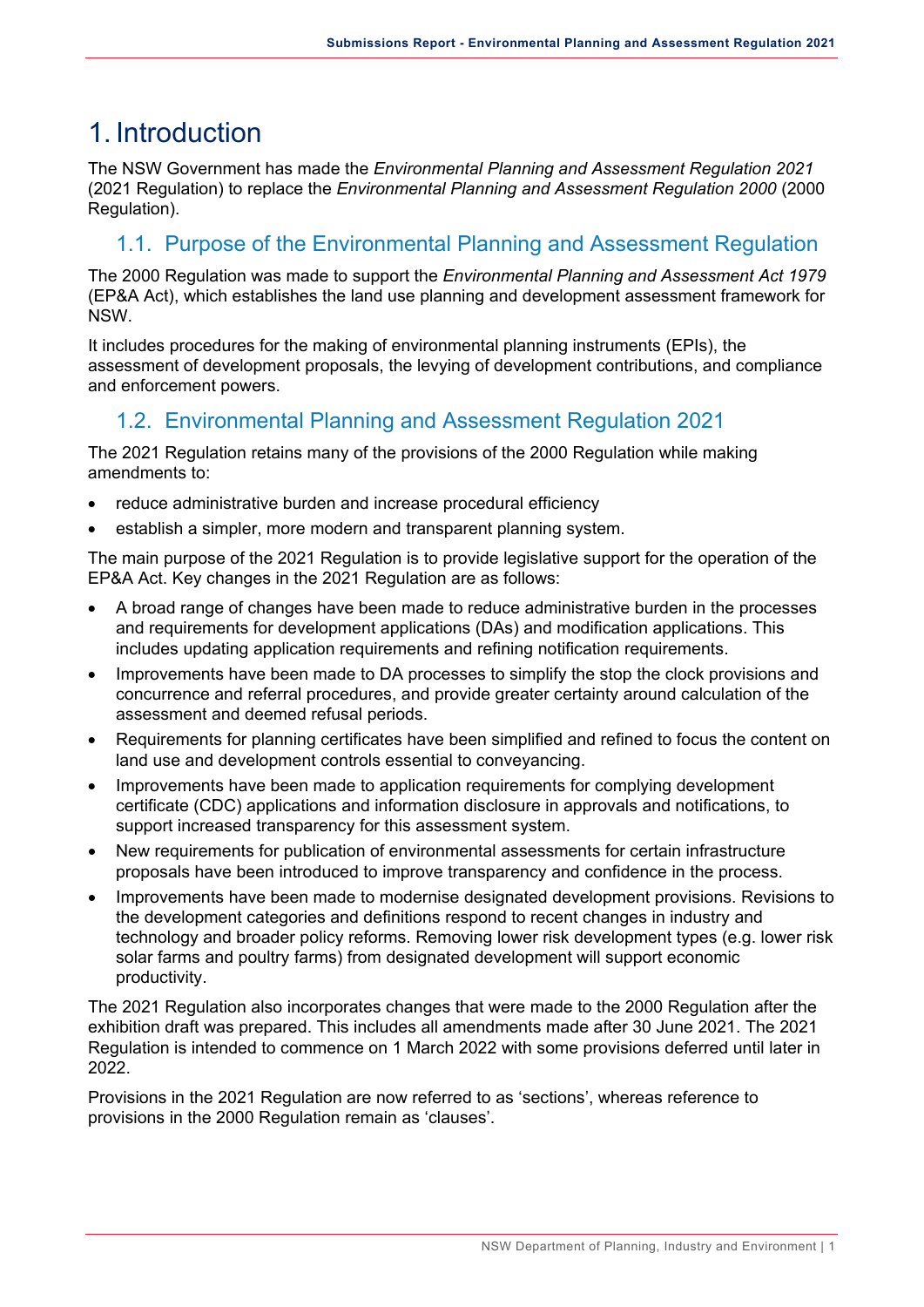# <span id="page-5-0"></span>2. Consultation

#### 2.1. Exhibition process

The Department of Planning, Industry and Environment (Department) thanks stakeholders for their feedback on the exhibited 2021 Regulation. This feedback has helped shape and refine the final 2021 Regulation.

The proposed 2021 Regulation was exhibited from 5 August until 22 September 2021. Exhibition was advertised through a notice in the NSW Government Gazette, an email to key stakeholders including councils and peak industry groups and advertisements in the Sydney Morning Herald and the Daily Telegraph newspapers. Exhibited documents included:

- an exhibition draft of the proposed 2021 Regulation, which contained the proposed regulatory provisions
- a Regulatory Impact Statement, which contained a detailed explanation and cost benefit analysis of the proposed changes
- fact sheets summarising key changes:
	- o EP&A Regulation 2021 overview
	- o Designated development fact sheet
	- o Development assessment and complying development fact sheet
	- o Infrastructure and environmental impact assessment fact sheet
	- o Planning certificates fact sheet.

#### 2.2. Overview of submissions

The Department reviewed and considered each submission made to the proposed 2021 Regulation. The chart below illustrates the number of submissions received by stakeholder group.



#### **Stakeholder category**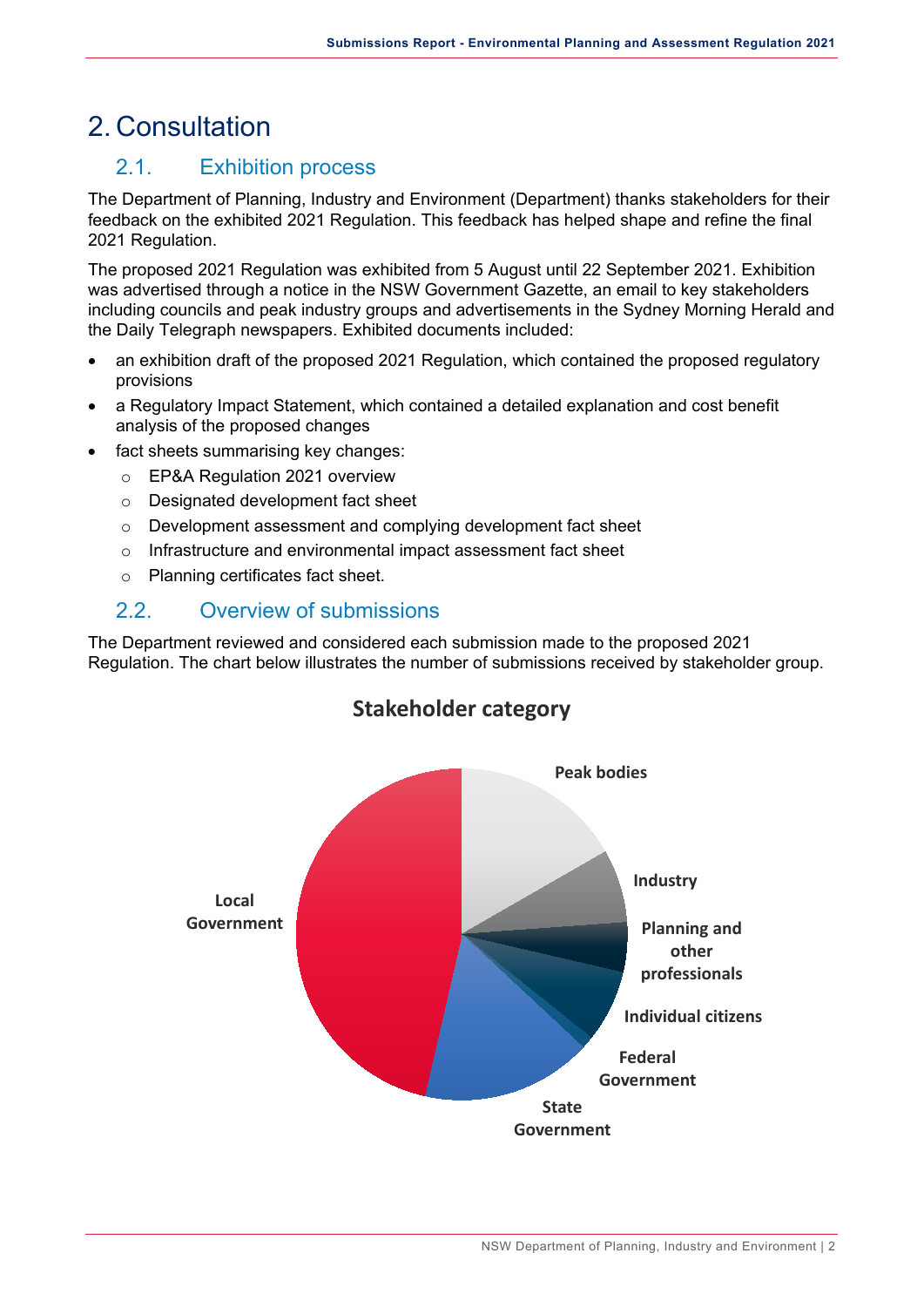

The chart below shows the overall sentiment of stakeholder responses.

*Submissions generally supported the proposals or suggested additional improvements to ensure a functional regulation and support efficient planning processes.*

The sections below summarise comments received on each part of the proposed 2021 Regulation. The final 2021 Regulation includes amendments that respond to issues identified during the analysis of submissions received on the proposed 2021 Regulation. Key amendments are summarised in the 'Response' sections below.

Other issues that were raised in submissions may be addressed through other planning reforms currently in progress, or could instead be considered in the Department's future work program.

Parts of the Regulation that received no comments and had no policy changes (e.g. paper subdivisions) have not been included below.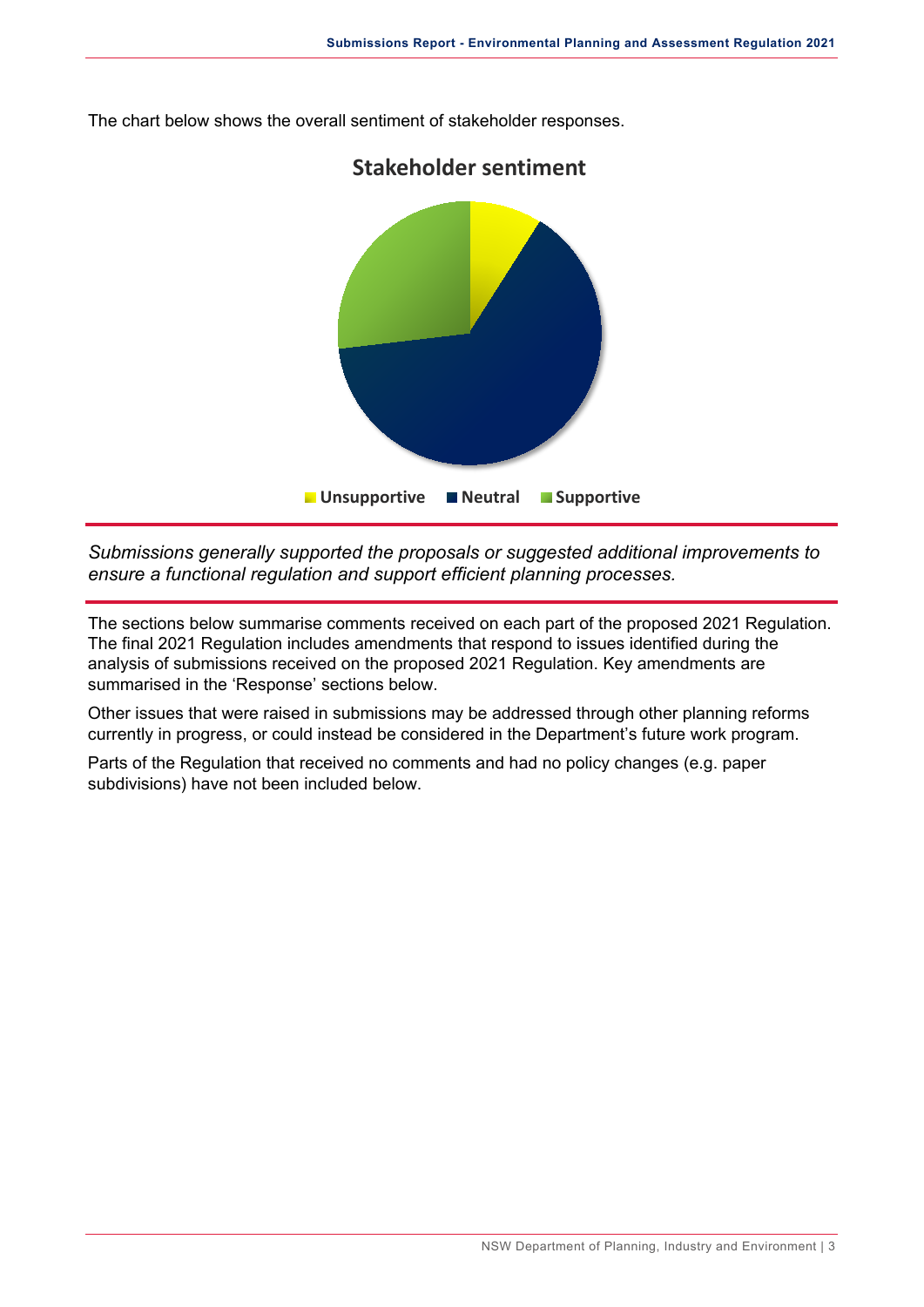# <span id="page-7-0"></span>3.Planning instruments

#### 3.1. Summary of proposed reform

Other than minor changes to remove outdated requirements for planning authorities to make hard copies of development control plans (DCPs) available for purchase, the final 2021 Regulation does not make any policy changes to the planning instruments provisions that are contained in the 2000 Regulation. Rather, the 2021 Regulation will largely carry over the EPI and DCP provisions of Parts 2 and 3 of the 2000 Regulation. Section 3 of the [Regulatory Impact Statement](https://www.planningportal.nsw.gov.au/sites/default/files/documents/2021/EP%26A%202021%20Regulatory%20Impact%20Statement%20(RIS).pdf) (PDF 1,200 [KB\)](https://www.planningportal.nsw.gov.au/sites/default/files/documents/2021/EP%26A%202021%20Regulatory%20Impact%20Statement%20(RIS).pdf) provides further detail of this proposal.

#### 3.2. Issues raised in submissions

Minimal comments were received on provisions for planning instruments, and feedback was largely neutral. One area of concern was the change in wording from the 2000 Regulation to the 2021 Regulation in relation to the approval of DCPs for residential apartment developments. These provisions are contained in clause 21A of the 2000 Regulation and have been carried over to section 15 of the 2021 Regulation, with minor changes in wording. One council was concerned that the new wording in section 15 of the 2021 Regulation implies that a council would need to refer DCP provisions applying to residential apartments to a design panel for review, even in council areas that do not have a design panel constituted. This is not the intended effect of this section. Rather, as per the clause in the 2000 Regulation, councils will only be required to refer these provisions to a design panel if there is one that has been constituted for the local government area.

A small number of suggestions and requests for clarification were made, with a focus on improving quality and process efficiency for planning instruments. Comments were made on the requirements for the format of DCPs and their exhibition and publication, and for the processes and format for planning proposals. Guidance was requested for cases where planning proposals propose reservation of land. It was also suggested that the Regulation should state minimum requirements for local strategic planning statements (LSPSs) and local housing strategies (LHSs).

#### 3.3. Response

The 2021 Regulation has not made changes to design-related provisions, as these matters are being considered separately as part of the [Design and Place SEPP.](https://www.planning.nsw.gov.au/Policy-and-Legislation/State-Environmental-Planning-Policies/Design-and-Place-SEPP)

The Department is also currently reviewing procedures for planning proposals to identify future improvements. Suggestions for improving planning proposal processes will be considered as part of that work.

Requirements for LSPSs are detailed in the EP&A Act, and guidance for LSPSs and LHSs is available on the Department's website. Other comments for improving the quality and processes for planning instruments may be considered as part of future potential reforms.

# <span id="page-7-1"></span>4. Development applications

#### 4.1. Summary of proposed reform

A summary of the proposed reforms to provisions for development applications (DAs) is provided in section 6 of the [Regulatory Impact Statement \(PDF 1,200 KB\).](https://www.planningportal.nsw.gov.au/sites/default/files/documents/2021/EP%26A%202021%20Regulatory%20Impact%20Statement%20(RIS).pdf) Some refinements to these reforms have been made in response to submissions (see 'Response' section below).

#### 4.2. Issues raised in submissions

Detailed and extensive feedback was received on the reform proposals and broader processes for DAs. There was wide support for improving DA processes through the proposed amendments. Comments supported the ongoing move to digital communication and publication requirements,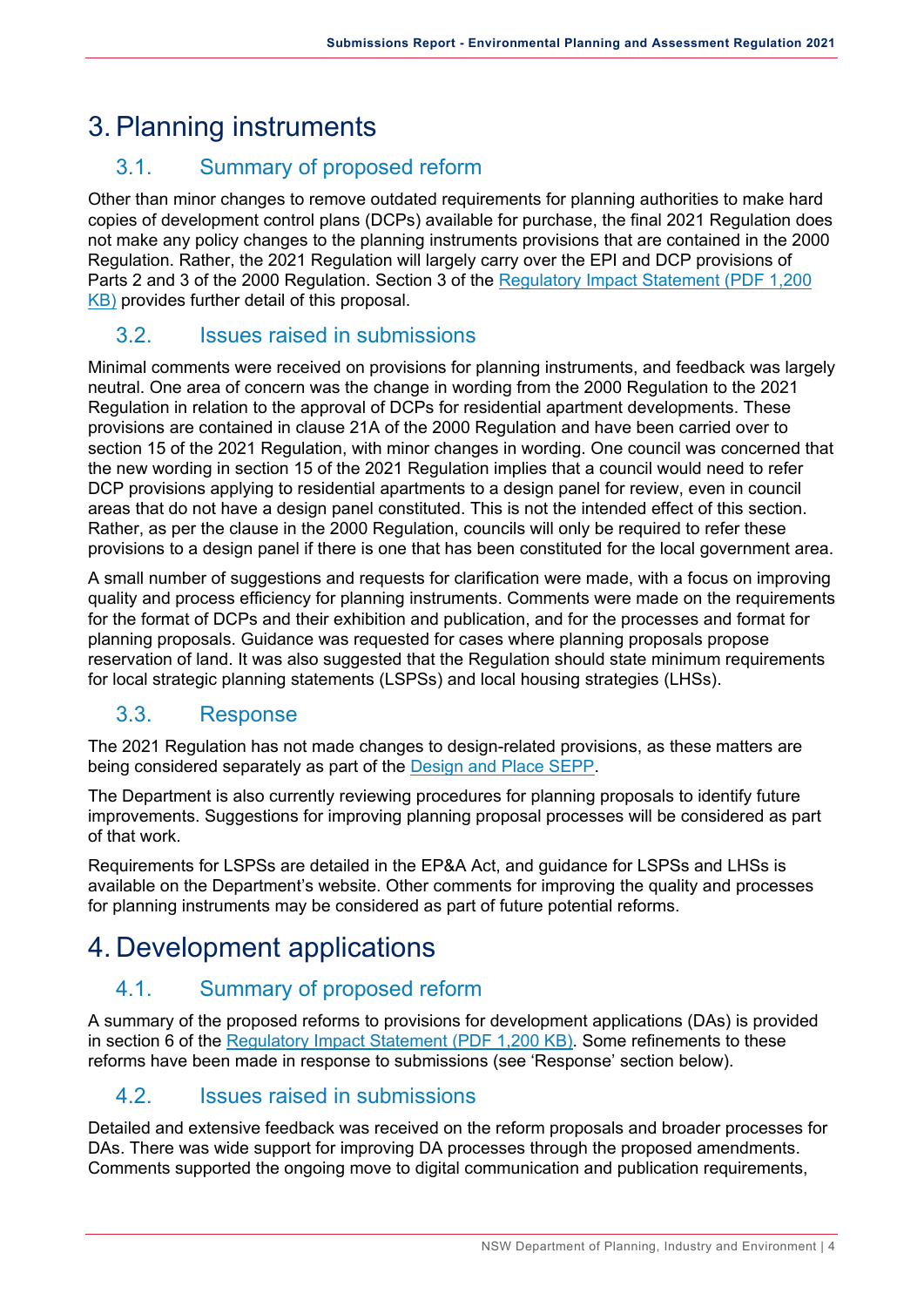and the removal of requirements to provide hard copy documents. Submissions advocated for improved and expanded functionality of the NSW Planning Portal to ensure it is fit for purpose to manage the digitisation of planning processes.

Many comments were received in relation to DA submission requirements (Schedule 1 in the 2000 Regulation), and the proposal to move these into a form outside the Regulation. Feedback supported a review of the requirements and highlighted ongoing issues with the quality of DAs and the resulting impact on assessment timeframes. Most feedback supported the proposal for an approved form to replace Schedule 1 of the 2000 Regulation. Stakeholders requested consultation to help develop a form with clear requirements.

Improvements were requested to the process for uploading, lodging and accepting/registering a DA on the NSW Planning Portal. Feedback highlighted the need for clarity on the status of an application and assurance of procedural efficiency during these steps. Concerns were raised over the current process for demonstrating landowner's consent when uploading a DA onto the NSW Planning Portal. Feedback supported a requirement to provide clearer evidence that consent had been obtained.

There was a mixed response to the proposal for narrowing the types of modifications that need to be referred to concurrence authorities and approval bodies. Supportive and neutral comments focused on efficiency gains, while unsupportive feedback raised concerns that issues may be missed by removing the referral requirement. Feedback was generally supportive or neutral on the requirement for authorities to specify a reasonable period for applicants to provide additional information on a DA.

Feedback was mostly unsupportive of removing the two concessional days in the DA process, and considered current prescribed assessment timeframes unrealistic. Feedback was supportive of clarifying the 'stop the clock' procedure, but suggested more reform is needed in this area.

Most feedback supported the proposal for ensuring development consents reflect subsequent modifications, and for standardising the format of modified development consents. There was also support for proposed amendments to streamline notifications for determinations.

A range of other suggestions were made in relation to DAs, assessment and determination. These were primarily seeking to improve clarity, consistency and quality of these processes as well as better building and design outcomes.

#### 4.3. Response

In considering and responding to the feedback received, the Department has sought to balance regulatory certainty with practical flexibility in the final 2021 Regulation.

An objective of the Regulation review was to reduce administrative burden. Refinements to the requirements for referring modifications help meet this objective and the proposal will proceed as exhibited.

The Department is aware of issues relating to technical and regulatory requirements for the use of the NSW Planning Portal. Several changes to the DA provisions have been incorporated into the final Regulation 2021 to address these issues and ensure the provisions work in practice. For example:

- Increased flexibility has been provided to allow for notification outside the NSW Planning Portal where an entity or stakeholders does not have access to the Portal.
- The requirement for a consent authority to explicitly approve or reject amendments to DAs via the Portal has been amended to exempt matters that are currently the subject of the NSW Land and Environment Court. This is to acknowledge that the LEC becomes the consent authority for these matters but does not have access to the Portal. Providing this exemption will facilitate faster amendments that are negotiated between the parties during a trial and submitted directly to the Court during the hearing.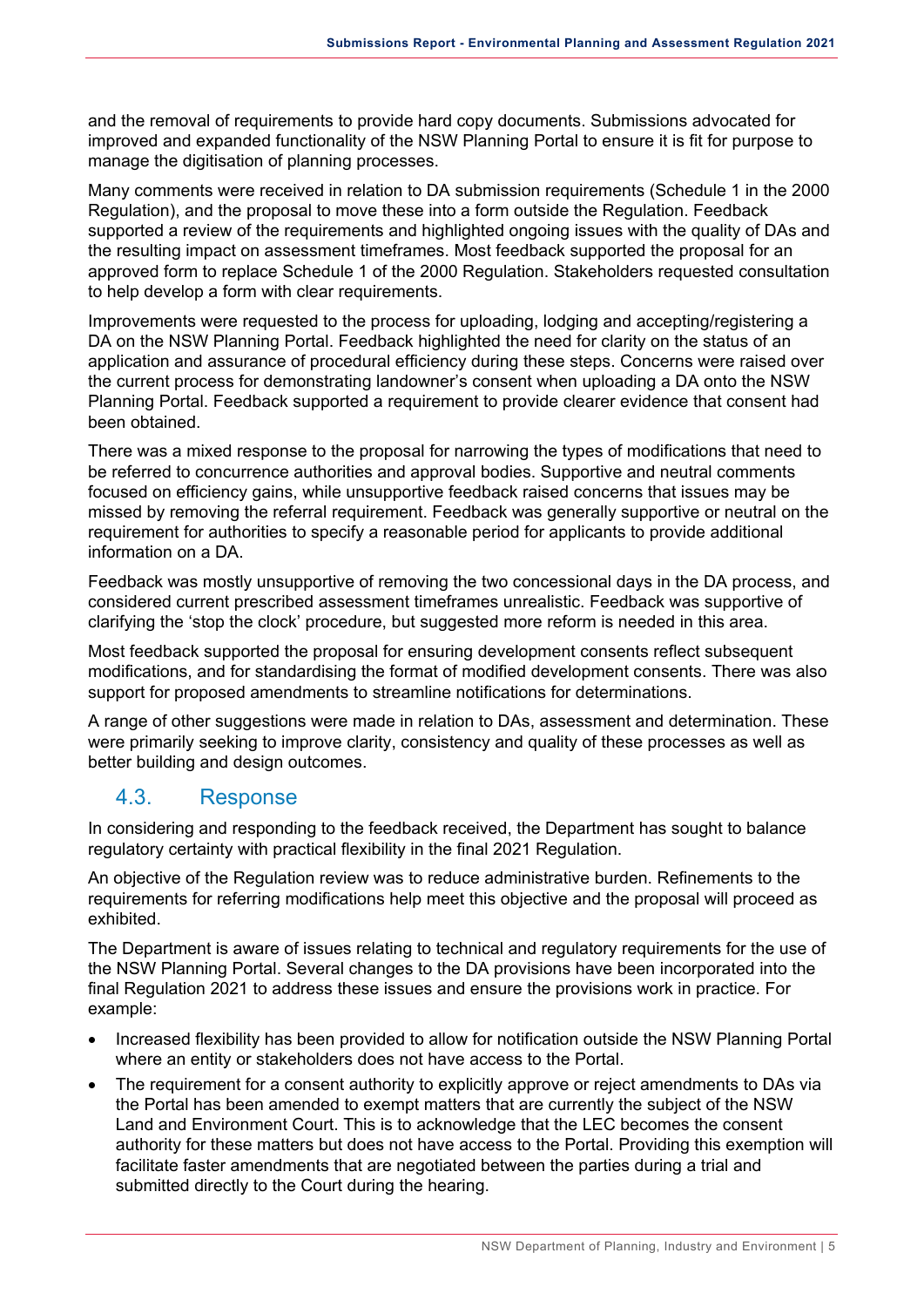• Changes have been made to clarify that the assessment period commences on the lodgement date, which is when the fees are paid or on the day the applicant submitted the DA on the Portal if no fee is required.

Many suggestions received on DA processes, including assessment periods and linkages to the Portal, require further consideration and consultation beyond the timeframes of the current review. These include:

- An amendment to require councils to register an application within a specific time period. The Department is aware that there is not currently a regulatory requirement for councils to register an application within a specific time period following lodgement on the Portal, and that this has caused some issues. The Department is currently considering options to address this issue, but this will be addressed separately to the remake of the Regulation.
- The need to use terms such as 'lodged', 'made', 'submitted' and 'received' consistently and appropriately throughout the Regulation to ensure it is easy to use. Some minor changes will be made in the final Regulation 2021 to apply these terms more consistently, but further changes may be considered next year. Any changes to the use of these terms need to be carefully considered to ensure there are no unintended implications for assessment periods and to ensure they align with how councils are using the Portal.
- With the recent rollout of the Portal to all councils in NSW, the Department will continue to monitor and review these provisions to ensure the system meets the needs of users. Any changes to timeframes for DA processes will require extensive analysis and consultation, including consideration of changes resulting from transitioning to the Portal. This will be undertaken as part of future reforms.

Further work will also be undertaken in 2022 to review DA requirements in consultation with councils.

# <span id="page-9-0"></span>5. Complying development

#### 5.1. Summary of proposed reform

A summary of the proposed reforms to provisions for complying development is provided in section 6 of the [Regulatory Impact Statement \(PDF 1,200 KB\).](https://www.planningportal.nsw.gov.au/sites/default/files/documents/2021/EP%26A%202021%20Regulatory%20Impact%20Statement%20(RIS).pdf) Some refinements to these reforms have been made in response to submissions (see 'Response' section below).

#### 5.2. Issues raised in submissions

Over 130 comments were received on the complying development provisions of the 2021 Regulation, with almost all being supportive or neutral. Commonly raised topics are summarised below.

Most stakeholders supported the proposed information provision and disclosure requirements in the proposed 2021 Regulation for CDC applications. All stakeholders were supportive of proposed requirements to include plans and drawings in CDC applications.

Changes were suggested for CDC applications to clear up potential ambiguity, and clarity was sought on some of the terminology used in the provisions, including 'building envelope', 'auditor' and 'roads authority'.

The exhibited 2021 Regulation proposed to remove a requirement to notify neighbours of a modified CDC application if they had been previously notified of the original application. Responses to this proposal were mixed. Supportive and neutral comments acknowledged that neighbour notification provisions for complying development have limited utility and can create unnecessary conflict between neighbours. Unsupportive feedback suggested that removing this requirement could cause issues if neighbours notice that a development is being built that isn't in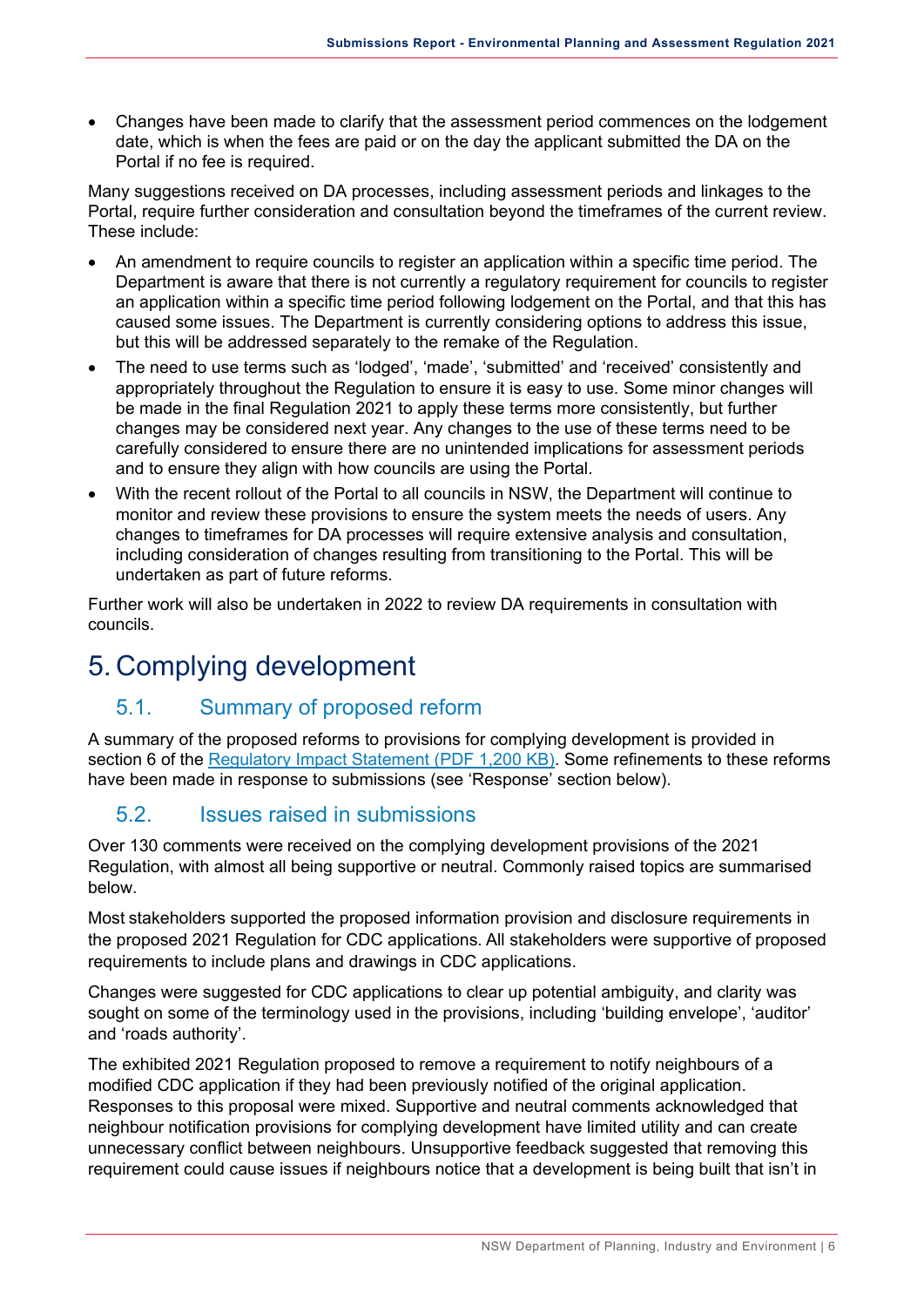accordance with the original approval. Submissions noted this could result in increased complaints to certifiers and councils. Feedback suggested a provision requiring a record of notification be kept by the CDC holder. This would record properties notified and the method of notification before the issue of a CDC. Penalty notices could be issued for breaches.

Most feedback was neutral on the documentation requirements for complying development on contaminated land. Industry experts suggested additional requirements for site audit statements to ensure investigations are undertaken by qualified professionals in accordance with guidelines made or approved by the NSW Environment Protection Authority ('EPA') under section 105 of the *Contaminated Land Management Act 1997*. Numerous submitters also indicated that the proposed new requirements for site audit statements would be onerous, as they would unnecessarily capture minor works.

Other feedback related to complying development generally, including concern that it had become complex and had moved beyond its original intended scope. Additional changes to those proposed in the 2021 Regulation were requested, including:

- further amendments and additions to complying development categories, such as a request for low-rise housing developments that are currently assessed as complying development (e.g. dual occupancies and terraces) to instead sit within the DA framework
- clarity and consistency with the wording and terminology used in particular sections
- development of a standard CDC approval template and compliance checklist to improve transparency
- a request that CDCs should only be issued once development contributions and fees have been paid via the NSW Planning Portal.

#### 5.3. Response

Changes to complying development will generally proceed as proposed in the exhibited 2021 Regulation. Key amendments made in response to feedback include:

- omitting the draft provision allowing a certifier to dispense with providing neighbour notification for an application to modify a CDC.
- requiring site plans submitted with CDC applications to indicate the location of any registered easements on the land.
- clarifying that drawings must indicate the building envelope of the proposed buildings or works
- for complying development on contaminated land requiring a statement by a qualified person to certify that the land has been appropriately investigated in accordance with the guidelines made or approved by the NSW EPA under section 105 of the Contaminated Land Management Act 1997.
- clarifying what is meant by a qualified person for the purpose of contaminated land requirements.
- the new requirement for a site audit statement (included in section 115(4) of the exhibited 2021 Regulation) will be omitted until further analysis and consultation is completed, because it could otherwise unnecessarily capture minor works.

Further changes to terminology, definitions and development categories would require detailed analysis and consultation with stakeholders and so could be considered as part of future updates to the Regulation.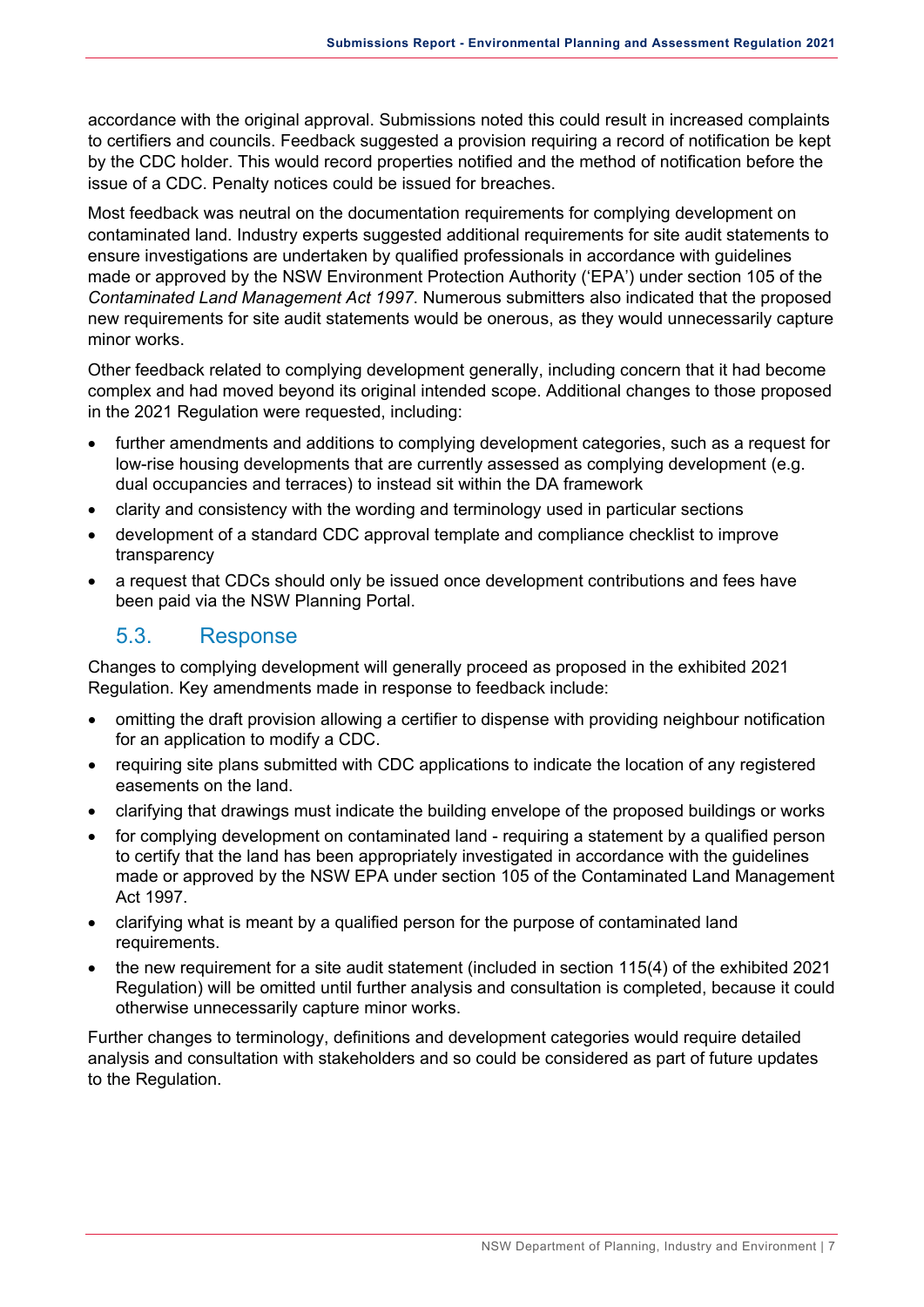# <span id="page-11-0"></span>6.Existing uses – the Act, Div 4.11

#### 6.1. Summary of proposed reform

A summary of the proposed reforms to provisions for existing uses is provided in section 5 of the [Regulatory Impact Statement \(PDF 1,200 KB\).](https://www.planningportal.nsw.gov.au/sites/default/files/documents/2021/EP%26A%202021%20Regulatory%20Impact%20Statement%20(RIS).pdf)

#### 6.2. Issues raised in submissions

There was general support for the sections for existing uses, which remain largely unchanged from the 2000 Regulation. Feedback supported the proposal to replace 'floor space' with 'gross floor area' in section 148 of the exhibited 2021 Regulation, and to adopt the Standard Instrument definition of this term.

Some comments suggested changes to the existing use rights framework, including the following:

- A suggestion that the Regulation could recognise that some existing uses occur outside buildings (for example, a car wash or a plant nursery).
- A request for clarity on whether the existing use regime applied to both development assessment under Part 4 of the EP&A Act and relevant infrastructure and environmental assessment under Part 5 of the EP&A Act.
- A proposal to include a Part 5, Division 5.1 planning pathway where existing infrastructure use would be permitted without consent if it were within a relevant prescribed zone.
- A concern that the 2000 Regulation provisions improperly restrict the redevelopment of commercial properties with existing use rights. It was suggested that section 148 should revert to its pre-2006 form or recognise that provision of tourist attractions are a form of commercial use for the purposes of the existing use rights regime.
- Future legislative amendments to address restrictions in granting development consent that are not addressed in the existing use rights regime.

#### 6.3. Response

No further changes were made to the provisions for existing use rights in the final 2021 Regulation. The provisions are operating as intended, having regard to the policy intent and outcomes of case law in recent years. Suggestions for changes to the existing use framework would need further consideration and consultation beyond the proposed 2021 Regulation timeframes and are not proposed to be progressed at this time.

### <span id="page-11-1"></span>7. Infrastructure and environmental impact assessment

#### 7.1. Summary of proposed reform

A summary of the proposed reforms to the provisions for infrastructure and environmental impact assessment is provided in section 7 of the [Regulatory Impact Statement \(PDF 1,200 KB\).](https://www.planningportal.nsw.gov.au/sites/default/files/documents/2021/EP%26A%202021%20Regulatory%20Impact%20Statement%20(RIS).pdf) Some refinements to these reforms have been made in response to submissions (see 'Response' section below).

#### 7.2. Issues raised in submissions

There was near universal support for using the term Review of Environmental Factors (REF) in the 2021 Regulation. Most feedback also supported the proposal for publication of REFs. While some comments requested all REFs be published (i.e. rather than those that meet the specified criteria included in the 2021 Regulation), other feedback raised concerns with the administrative burden associated with publication. Some feedback suggested alternatives to the criteria proposed in the exhibited 2021 Regulation, such as providing REFs on request or voluntary publication. Specific comments on the criteria included: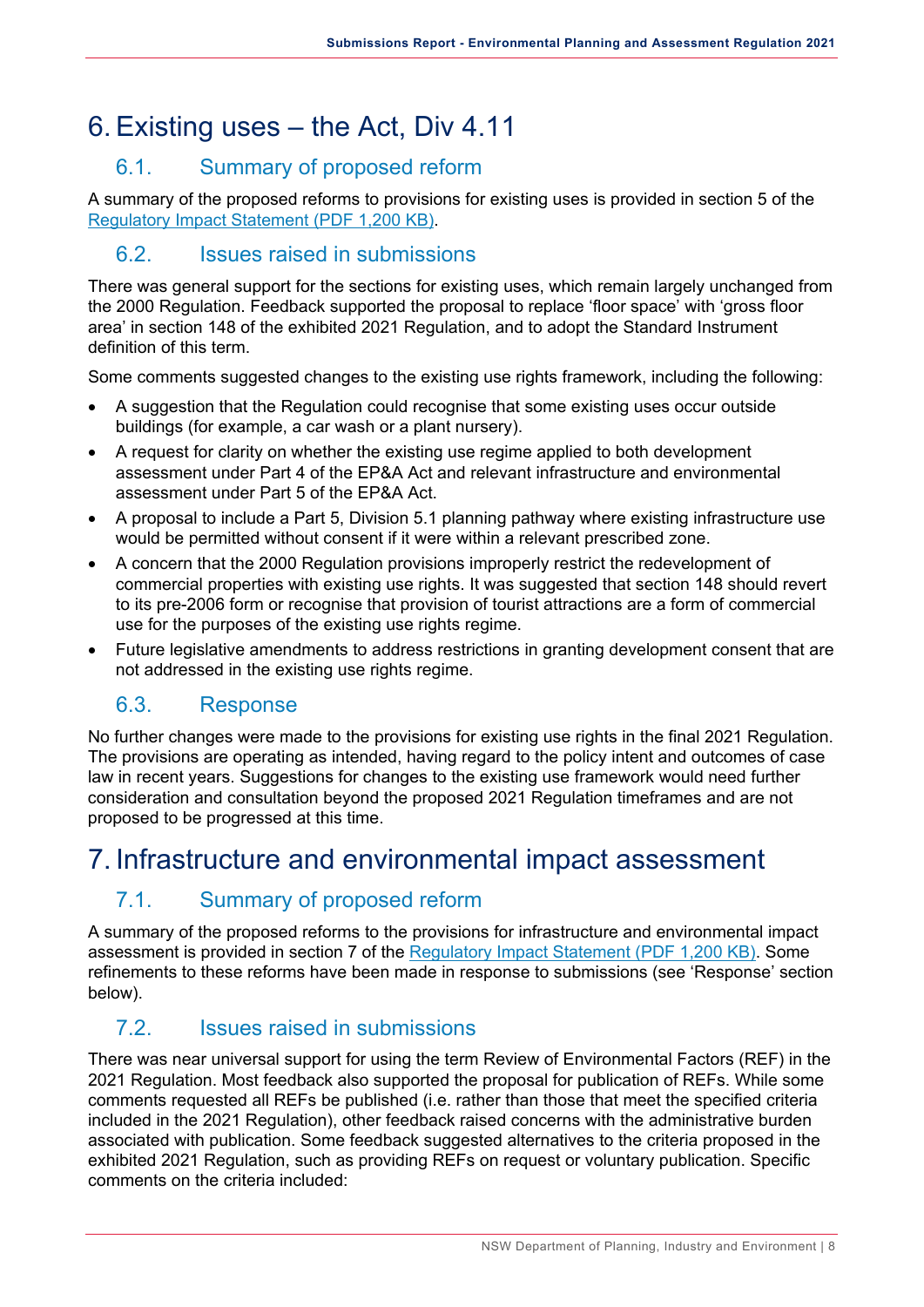- \$5M capital investment value: some comments were supportive but others considered the value was either too low or too high.
- Approval under another Act: clarification was sought on the type of approvals that would be captured. Some submitters requested this criterion be narrowed to only capture certain types of approvals, to avoid capturing routine activities or activities that would be of limited interest to the public.
- Public interest: comments were supportive or sought guidance on what this would capture.

Almost all comments on the provisions to allow the Planning Secretary guidelines were supportive or neutral. There were many requests for consultation during development of these guidelines, as well as content suggestions. Other comments requested additional guidance be provided on the EP&A Act Part 5 planning pathway.

There was strong support for the proposed requirement to consider strategic plans and other relevant factors when considering the impact of an activity. Some comments suggested more factors should be added, while others commented on application of the factors.

Other feedback related to the function of Part 5 generally. These included comments on regulatory provisions (e.g. processes for environmental impact statements and the Secretary's environmental assessment requirements), and broader reform suggestions to this planning pathway.

#### 7.3. Response

Feedback broadly suggests the REF publication criteria appropriately balances planning system objectives of transparency and efficiency. The criterion of approval under another Act will be narrowed and clarified to better focus publication requirements on matters of highest interest and to minimise administrative burden. This criterion will now only require REF publication for activities requiring approvals under:

- sections 144, 201, 205 or 219 of the Fisheries Management Act 1994
- section 57 of the Heritage Act 1977
- section 90 of the National Parks and Wildlife Act 1974
- sections 47, 48, 49 and 122 of the Protection of the Environment Operations Act 1997.

The final 2021 Regulation has also been amended to:

- Enable the Secretary to exempt particular classes of activities from the publication requirements. This will provide flexibility so that activities that are minor, routine or of little public interest are not subject to the requirement to publish a REF.
- Provide that publication can occur as soon as possible after an activity commences (but not later than one month after) if it is not practicable to publish the REF beforehand. This will ensure the delivery of critical infrastructure isn't delayed.
- Clarify that REF publication requirements in the 2021 Regulation do not apply to activities carried out under an approved code. Amendments have also been made to the provisions for approved codes (section 198 of the 2021 Regulation) for clarity and to provide consistency with the 2000 Regulation.
- To provide that the requirement to publish REFs will commence on 1 July 2022. This will provide more time for determining authorities to prepare for implementation.

The Department is currently preparing updated guidance for activities under Part 5, Division 5.1 of the EP&A Act. Feedback from users of this Division is being used to update the guidelines. The updated guidelines will replace the *Is an EIS required? Best practice guideline for Part 5 of the Environmental Planning and Assessment Act 1979*. The Department will continue to work with these users in the development and finalisation of the guidelines.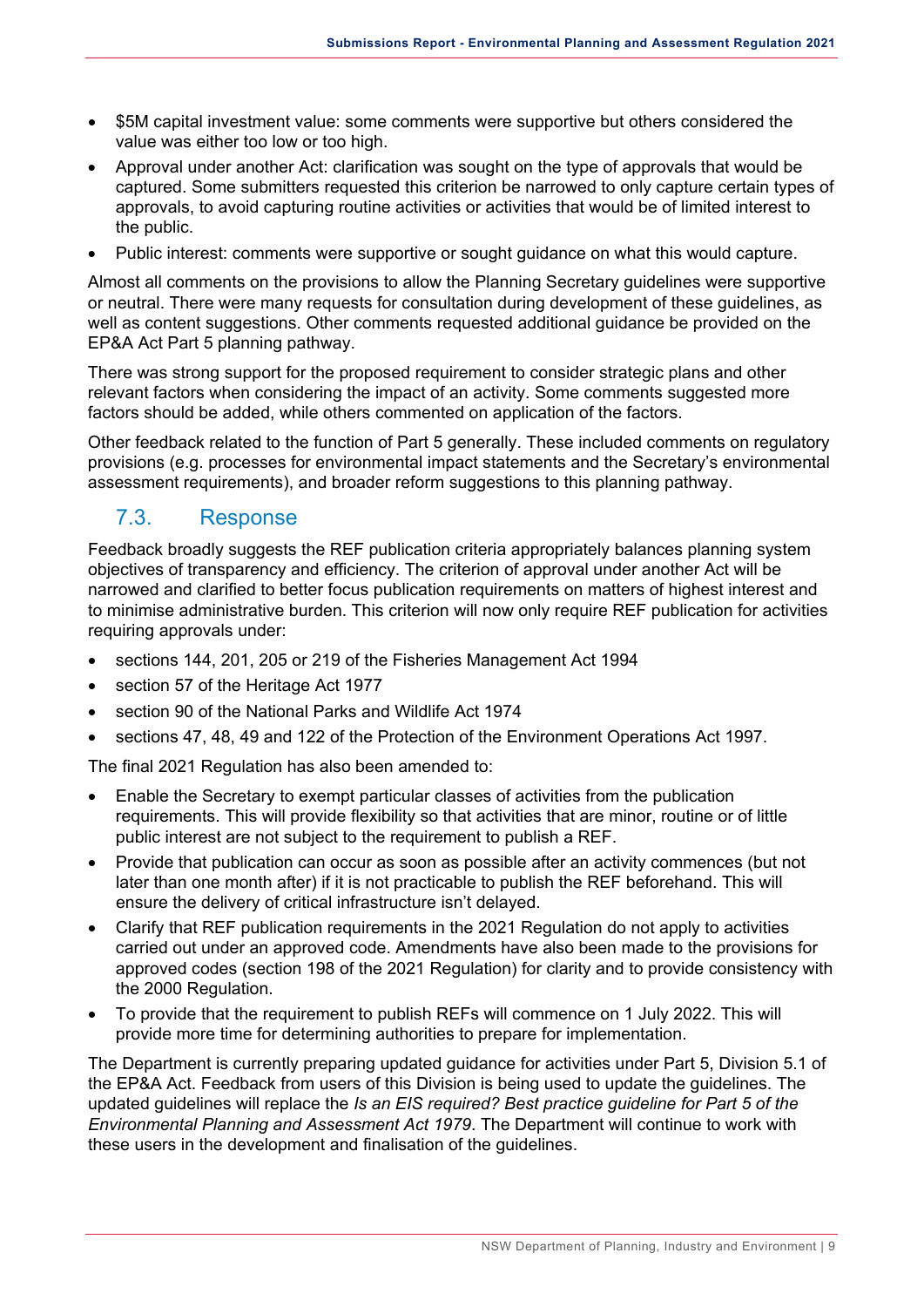Further changes were included in this part to include provisions made by the Environmental Planning and Assessment Amendment (Major Projects) Regulation 2021, which was made after the exhibition draft was prepared.

Other feedback on the regulatory provisions for Part 5 may be considered as part of potential future reform processes.

### <span id="page-13-0"></span>8. Infrastructure contributions and finance

#### 8.1. Summary of proposed reform

The exhibited 2021 Regulation proposed minimal changes to the provisions for development contributions. This is because the Department has been working to improve the infrastructure contributions system through a separate process and the provisions in the 2000 Regulation were only recently updated through a separate amending regulation in February 2021. These updates have been carried over to the 2021 Regulation, along with two minor amendments. A summary of these updates and details of the amendments included in the 2021 Regulation are provided in section 4 of the [Regulatory Impact Statement \(PDF 1,200 KB\).](https://www.planningportal.nsw.gov.au/sites/default/files/documents/2021/EP%26A%202021%20Regulatory%20Impact%20Statement%20(RIS).pdf)

#### 8.2. Issues raised in submissions

Minimal feedback was received on the two minor amendments that were proposed in the exhibited 2021 Regulation. Feedback instead highlighted concerns with unpaid contributions for complying development proposals. Comments suggested the Regulation require payment of contributions before a CDC can be issued and include penalties for non-compliance.

Submissions also commented on publication and reporting requirements, which were part of the amendments made to the development contribution provisions in February 2021. Other feedback included a range of suggestions and requests for guidance to improve processes, support integrity and clarify terminology used in the provisions for infrastructure contributions and planning agreements.

#### 8.3. Response

The development contribution provisions made in February 2021 have been included in the final 2021 Regulation. These are intended to improve the transparency of receipt and expenditure of infrastructure contributions received under local contributions plans and planning agreements.

The final 2021 Regulation does not include changes to requirements for payment of contributions for complying development. It is appropriate to retain the 2000 Regulation requirement for payment before commencement of works because an applicant and instead it is open for a consent authority to use compliance processes where there has been a breach of the CDC conditions.

Given the Department's ongoing work to improve the infrastructure contributions system, the final 2021 Regulation makes only two minor changes to these provisions as noted above. Other changes to these provisions are best addressed as part of the infrastructure contributions work that is currently being undertaken by the Department. Further information on that work can be [found](https://www.planning.nsw.gov.au/infrastructure-contributions-reform)  [here.](https://www.planning.nsw.gov.au/infrastructure-contributions-reform)

### <span id="page-13-1"></span>9. Registers and other records – the Act, s 4.58

#### 9.1. Summary of proposed reform

The final 2021 Regulation makes minimal changes to provisions for registers and other records. A new requirement has been introduced for certain registers and records to be published on council websites.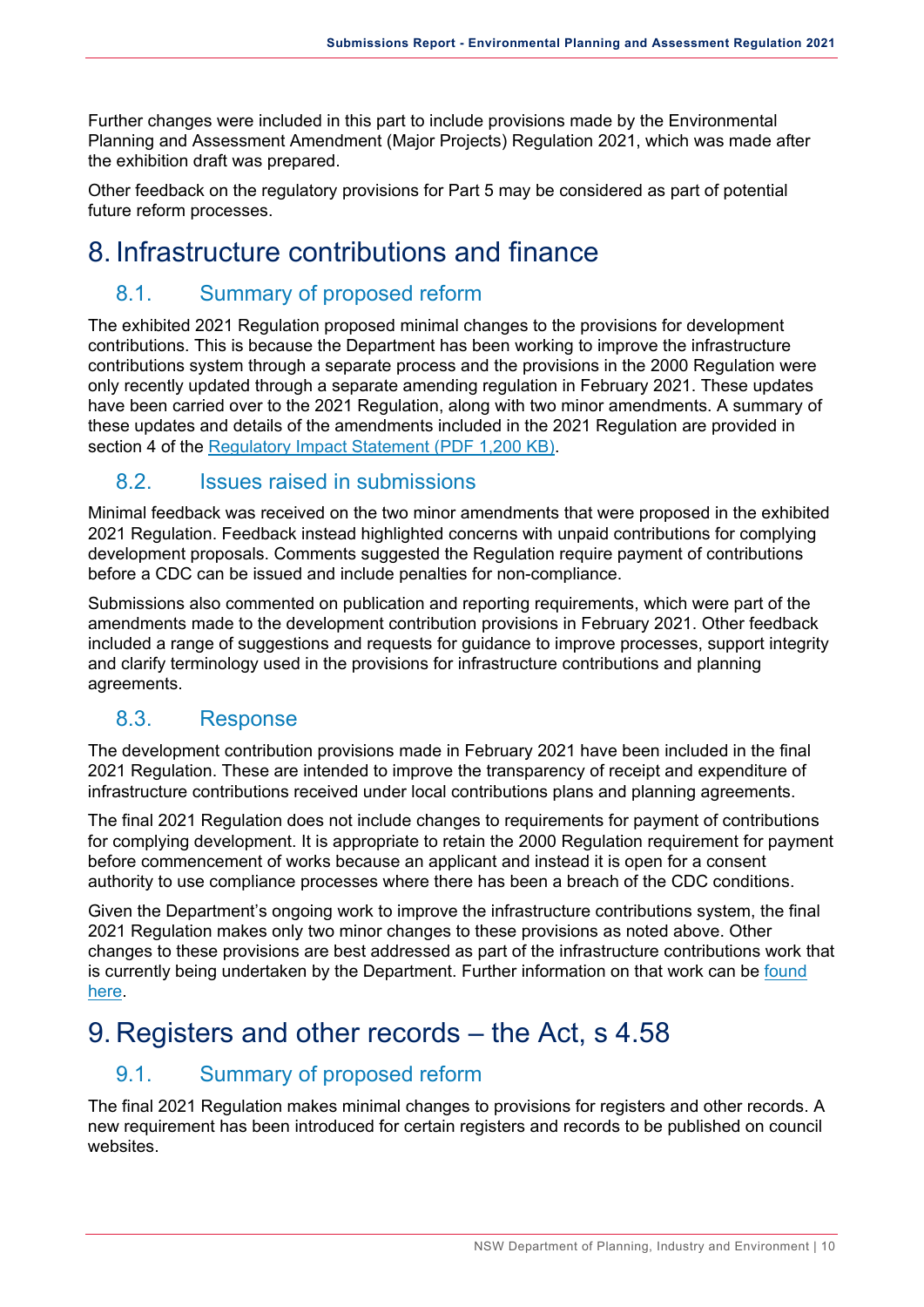#### 9.2. Issues raised in submissions

Minimal feedback was received on the provisions for registers and other records. A small number of comments highlighted the workload associated with meeting requirements for online registers. Comments requested lead time for implementation, and clarity on when the new register requirements will apply.

Feedback expressed a preference for the NSW Planning Portal to be the centralised online register in place of publishing on council websites. Concerns were raised by a small number of stakeholders in concurrently meeting the register and record requirements while also adhering to copyright and record keeping obligations.

#### 9.3. Response

The final 2021 Regulation includes an amendment to provide that the requirement for online publication of certain registers and records applies only to DAs and CDCs made after commencement of the Regulation. This clarifies that in-progress and older applications are not captured by the requirement.

In addition, the Regulation will not commence until March 2022, allowing time to prepare for these new requirements.

The NSW Planning Portal does not currently have the capacity to house all council registers, but the Regulation could potentially be amended in future to allow publication on the Portal, if this lessens the administrative burden for councils and improves access for the public. Further consideration will be given to this matter after the Regulation has commenced.

### <span id="page-14-0"></span>10. Reviews and appeals

#### 10.1. Summary of proposed reform

Part 12 of the 2021 Regulation makes minimal changes to the provisions for reviews and appeals.

#### 10.2. Issues raised in submissions

Feedback suggested the exhibited 2021 Regulation could better reflect current practices by replacing the requirement to give copies of an application for review to concurrence authorities in draft section 226(3) with a requirement to notify concurrence authorities by using the NSW Planning Portal.

Some submitters raised issues with the requirements for notifying parties of a determination on an application for review ('a review decision') under proposed section 227. This section requires consent authorities to notify parties of a review decision by means of the NSW Planning Portal, however some stakeholders (e.g. the New South Wales Aboriginal Land Council and submitters) do not have access to the Portal.

Concern was raised that providing for a deemed refusal period based on perceived unrealistic assessment timeframes leads to unnecessary litigation. This litigation has resourcing implications for consent authorities. Feedback suggested aligning the deemed refusal period with the types and complexity of assessments, as an alternative to the current one-size-fits-all approach. This approach would also exclude weekends from assessment timeframes.

Feedback also noted this part does not include the period for review of a DA determination, though this is covered by section 8.3(2) of the EP&A Act.

#### 10.3. Response

Section 226(3) of the exhibited draft has been amended to require consent authorities to notify concurrence authorities of applications for review via the NSW Planning Portal.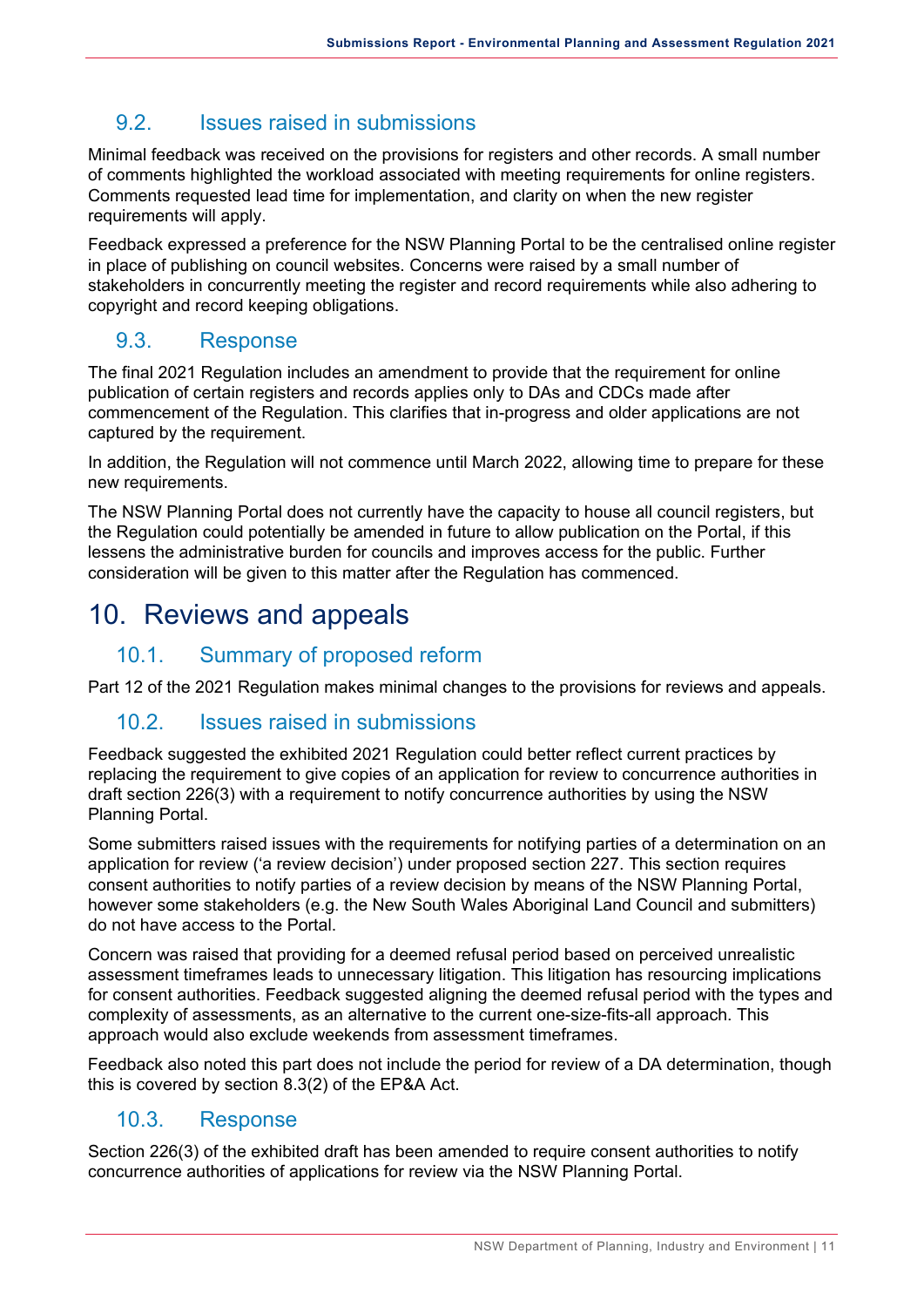Section 227 of the exhibited draft has also been amended to require parties other than the applicant to be notified of a review decision via means other than the NSW Planning Portal, to reflect the fact that these parties don't have access to the Portal.

Any changes to timeframes for DA processes would require extensive analysis and consultation, including consideration of the transition to use of the Portal. The Department may consider progressing this work separately to the process for making the 2021 Regulation.

### <span id="page-15-0"></span>11. Miscellaneous

#### 11.1. Summary of proposed reform

A summary of the proposed reforms to the miscellaneous provisions of the Regulation is provided in section 13 of the [Regulatory Impact Statement \(PDF 1,200 KB\).](https://www.planningportal.nsw.gov.au/sites/default/files/documents/2021/EP%26A%202021%20Regulatory%20Impact%20Statement%20(RIS).pdf)

#### 11.2. Issues raised in submissions

There was general support for the intent of the amendments proposed in the exhibited 2021 Regulation to increase efficiency and effectiveness of the system. Stakeholders also identified further amendments to achieve this outcome.

Feedback on the miscellaneous provisions included:

- Concerns about the impact that the 2021 Regulation changes will have on councils. These impacts related to implementation capacity, additional costs, resourcing and technical infrastructure required. These costs were considered to potentially impact regional councils to a higher degree. Stakeholders recommended support be provided and an adequate transitional period before commencement, to allow sufficient preparation time prior to implementation. Councils commonly indicated that the March 2022 deadline is an inadequate timeframe for transition.
- Concern about consistency in definitions deriving from the Building Code of Australia (BCA)
- Further amendments to section 254 in relation to the bush fire attack levels and the certification process.
- Concern around whether proposed savings provision in section 275 will preserve the ability to assess and determine REFs under the 2000 Regulation provisions where those REFs were prepared prior to the commencement of the proposed 2021 Regulation.
- Suggestions to consolidate the Environmental Planning and Assessment (Savings, Transitional and Other Provisions) Regulation 2017 with the proposed 2021 Regulation and repeal outdated provisions.

Feedback noted the changes to planning certificate requirements in the exhibited 2021 Regulation and the associated data/data validation required. It was requested that the amendments be delayed until guidance and templates are prepared and there is greater certainty of the content and final structure of the planning certificate template.

#### 11.3. Response

Additional savings and transitional provisions have been included in the final 2021 Regulation, including:

- To provide that anything begun under a provision of the 2000 Regulation before its repeal may be continued and completed under the 2000 Regulation as if that Regulation had not been repealed. This will include DAs, CDC applications and REFs.
- A savings provision to allow applications to be assessed and determined without using the NSW Planning Portal if the application was made before the dates in clause 296(2) of the 2000 Regulation. This is intended to address issues with the functionality of the NSW Planning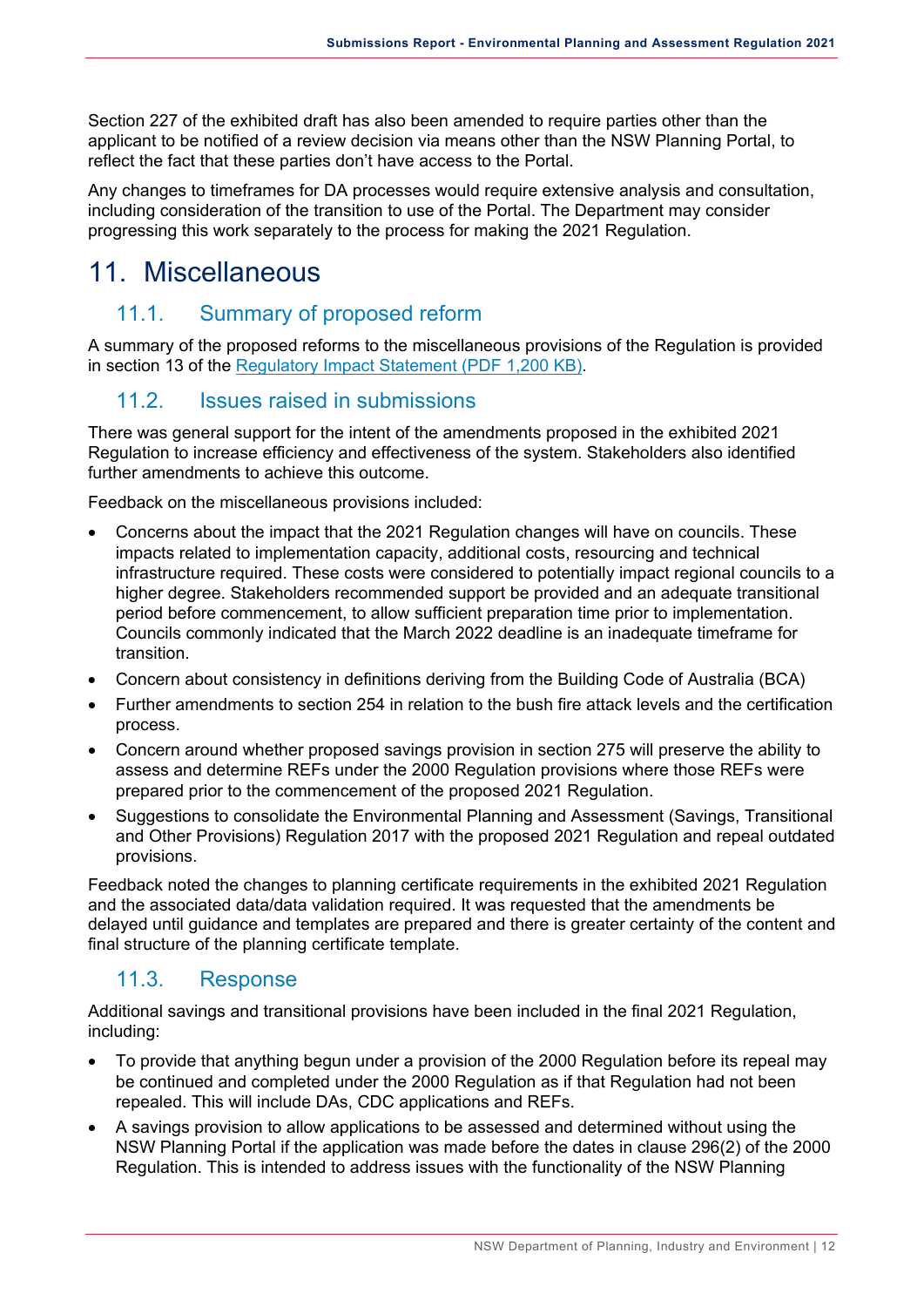Portal. Under the 2000 Regulation, notices and communications cannot be made using the NSW Planning Portal if the original DA was lodged in paper form and not on the Portal. For example, the NSW Planning Portal won't facilitate the consent authority to issue a notice of the determination of the DA where the original application is not on the NSW Planning Portal.

- A savings provision to provide that clause 245K of the 2000 Regulation continues to have effect. There are some projects still in existence that received approval under Part 3A of the EP&A Act. If modification applications are lodged for these projects, clause 245K should still apply so that fees can be calculated and determined for the assessment of those modification applications.
- Savings and transitional provisions inserted into the 2000 Regulation after the exhibition draft of the 2021 Regulation was prepared. These have been carried over to the final 2021 Regulation.

An amendment has also been made to clarify that a building information certificate can be issued for part of a building, consistent with the 2000 Regulation.

The following sections of the Submissions Report provide details of the Department's response to feedback provided on changes to requirements for REFs, registers and record keeping and planning certificates (e.g. concerns raised by councils in relation to resourcing implications and preparation time required for implementing these new requirements).

- REFs see section 7.3, which notes that that the requirement to publish REFs will commence on 1 July 2022 to provide more time for determining authorities to prepare for implementation.
- Registers and record keeping see section 9.3, which notes that the final 2021 Regulation includes an amendment to provide that the requirement for website publication of certain registers and records applies only to DAs and CDCs made after commencement of the Regulation. This clarifies that in-progress and older applications are not captured by the requirement.
- Planning certificates see section 13.3, which notes that commencement of the new schedule for planning certificates will be deferred until 1 October 2022, to allow councils sufficient time to update their systems and implement changes.

Suggested amendments to section 254 (development excluded from bush fire prone land) would need to be considered separately in consultation with councils and certifying authorities. Other amendments suggested in submissions may be considered as part of potential future work.

# <span id="page-16-0"></span>12. Designated development

#### 12.1. Summary of proposed reform

A summary of changes proposed in the 2021 Regulation for designated development is provided in section 12 of the [Regulatory Impact Statement \(PDF 1,200 KB\).](https://www.planningportal.nsw.gov.au/sites/default/files/documents/2021/EP%26A%202021%20Regulatory%20Impact%20Statement%20(RIS).pdf) Some refinements to these reforms have been made in response to submissions (see 'Response' section below).

#### 12.2. Issues raised in submissions

Over 150 comments were received on the designated development provisions of the 2021 Regulation. Commonly raised topics are summarised below.

There was strong support for alignment between the designated development schedule in the proposed 2021 Regulation and the *Protection of the Environment Operations Act 1997* (POEO Act) schedule (activities requiring an EPL). There was also strong support for the amendments focused on improving environmental outcomes – including for wetlands, drinking water catchments and environmental sensitive areas of state significance (ESASS). Further changes were also suggested for ESASS.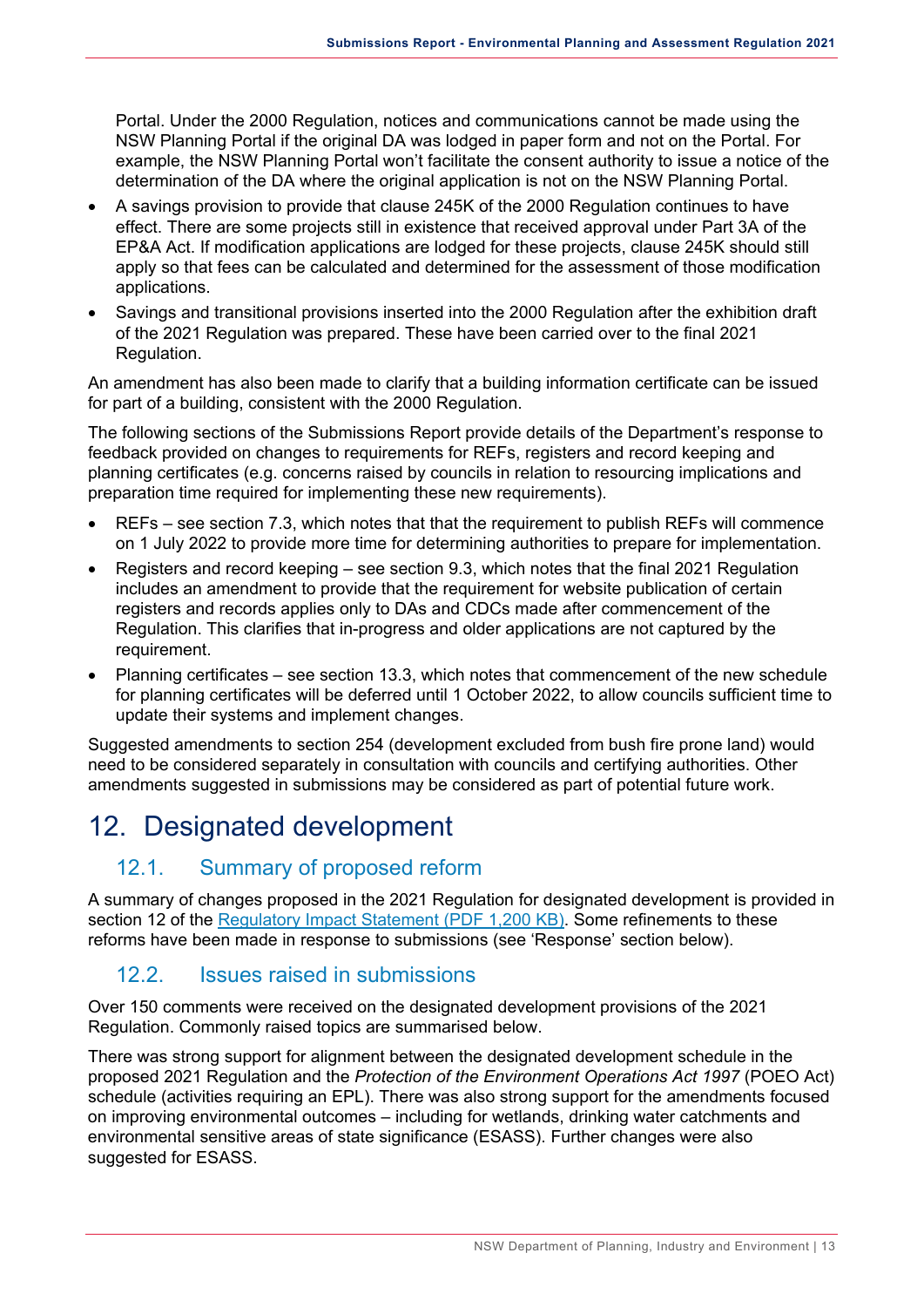There was majority support for the updates to designated development categories including the addition of emerging technologies. For example, there was support for including energy from waste as a designated development category, with some submissions requesting further detail on the types of proposals captured.

While the exhibited 2021 Regulation proposed minor amendments to the 2000 Regulation waste provisions, further changes were also requested. Requests were also made for further amendments and additions to other development categories in the schedule.

The removal of lower risk proposals from the designated development schedule was mostly supported, with the exception of small poultry farms where mixed feedback was received. There was also concern with the exclusion of associated works and the removal of solar (except for on floodplains). Concerns primarily focused on the consequential removal of third party appeal rights and the need to adequately assess potential impacts.

Several comments requested further changes regarding terminology and reordering the schedule alphabetically. Other comments related to other legislation in the planning system and so would need to be considered as part of separate reforms.

#### 12.3. Response

The amendments to designated development will generally proceed as proposed in the exhibited 2021 Regulation.

In response to feedback, the final 2021 Regulation has been updated to fix minor editorial issues, refer to *declared* wilderness in the ESASS definition and refer to *livestock processing industries* – consistent with the Standard Instrument LEP. The schedule has also been ordered alphabetically for ease of user navigation.

Concern over removing some development proposals from designated development is noted. The solar development category will be adjusted to only exclude the relatively low risk *photovoltaic*  solar (not *thermal* solar) from designated development, except if on a floodplain.

Removal from designated development means these proposals would generally revert to the standard DA planning approval pathway under Part 4 of the EP&A Act. This pathway has environmental impact assessment requirements that must be met by the applicant when preparing an application – including the preparation of a statement of environmental effects. These proposals would also typically be exhibited by council and members of the public invited to lodge a submission to outline any concerns. Consent authorities can then impose conditions (if granting consent) to mitigate potential impacts. Other legislative protections such as those for heritage, biodiversity and waterways would continue to apply. Therefore, it is considered appropriate to remove low risk proposals from designated development as this supports an adequate level of assessment and an efficient planning system.

Further suggested changes such as amendments to terminology, definitions and development categories would require analysis and consultation with stakeholders. These could be considered as part of future updates to the 2021 Regulation.

### <span id="page-17-0"></span>13. Planning certificates

#### 13.1. Summary of proposed reform

A summary of changes proposed in the 2021 Regulation is provided in section 11 of the [Regulatory Impact Statement \(PDF 1,200 KB\).](https://www.planningportal.nsw.gov.au/sites/default/files/documents/2021/EP%26A%202021%20Regulatory%20Impact%20Statement%20(RIS).pdf)

#### 13.2. Issues raised in submissions

Thirty-two stakeholders made comments related to planning certificates. Twenty-five were from local government, 3 were peak bodies, and 3 from state government. Out of these stakeholders, 19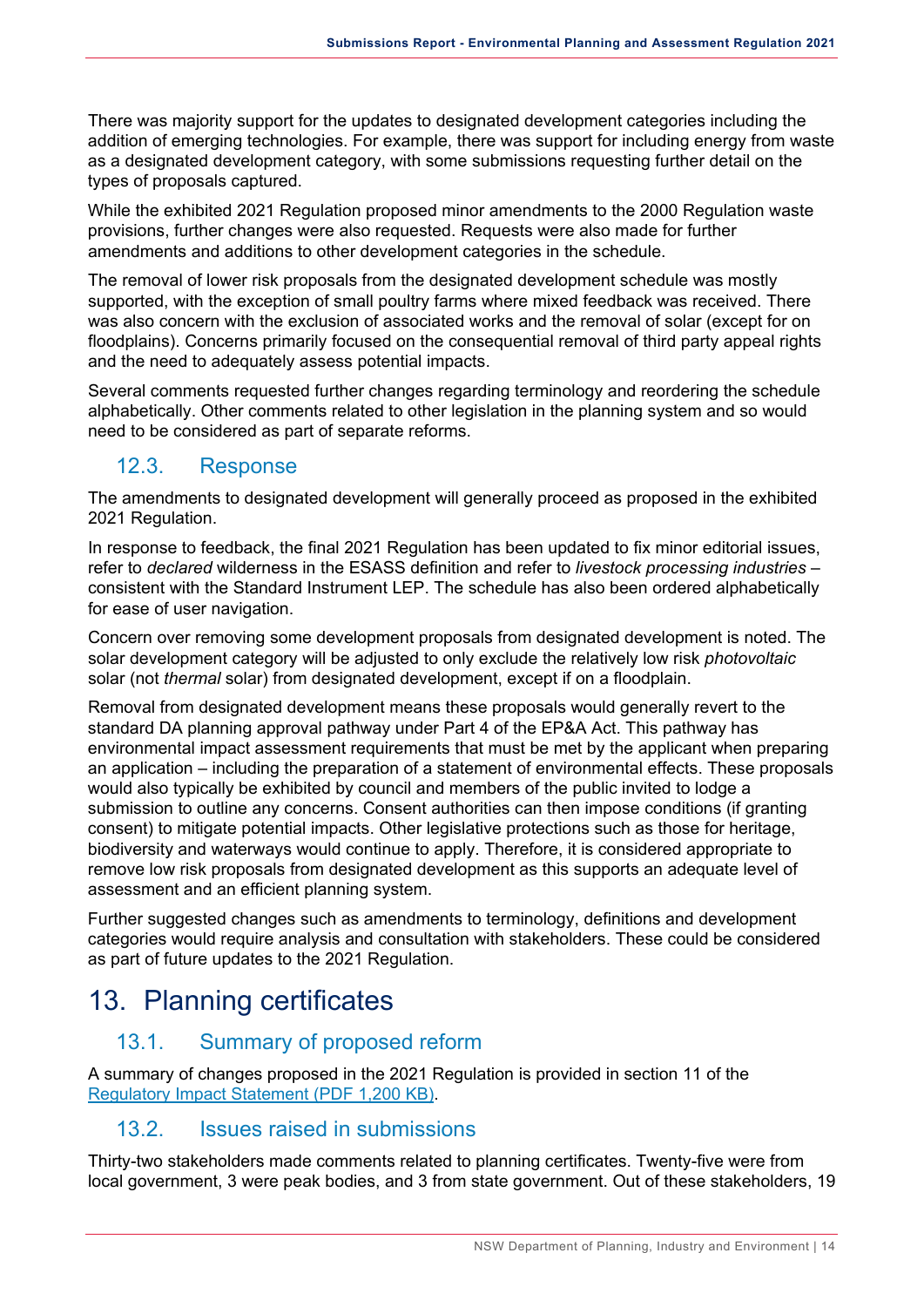expressed general support for the proposed changes to planning certificates, including the proposal to reorder sections, remove certain matters, and develop a standard format for planning certificates.

Eighteen stakeholders raised concerns about implementation, including resourcing, funding, and timing issues that would result from the proposal to commence the Schedule 2 provisions in March 2022. Stakeholders requested further time and for the proposed changes to coincide with the development of a standard format for certificates.

There was broad support for the proposal to include draft DCPs as well as draft EPIs under Schedule 2 section 1 of the 2021 Regulation (Names of relevant planning instruments and development control plans). However, the proposal to exclude draft DCPs or EPIs that have not been made within 3 years of public exhibition received a mixed response. Three stakeholders suggested all draft DCPs and EPIs be included regardless of their status or the time they were last exhibited, another recommended that 3 years be changed to 5 years, and one sought clarification about the point at which something becomes a 'proposed EPI'.

In relation to Schedule 2 section 2 (Zoning and land use under relevant planning instruments) of the 2021 Regulation, stakeholders generally supported the proposal to:

- include additional permitted uses under the relevant LEP
- include all SEPPs that zone land
- update terminology around outstanding biodiversity value.

Stakeholders requested clarification and guidance about the scope of additional permitted uses and SEPPs that zone land, and the term 'conservation'. Stakeholders also raised that including additional permitted uses may be a complicated exercise, particularly with councils with more than one LEP or historical LEPs. Some stakeholders also submitted comments about improving the structure and language in section 2.

There was some concern about the resources needed to implement changes to include all SEPPs that zone land. In relation to the proposed changes to clauses 1 and 2 of the 2000 Regulation, several stakeholders recommended that the Department keep a list of current draft State environmental planning policies that need to be included on planning certificates.

Ten stakeholders were supportive of the changes to clarify the scope of the provision relating to complying development and to expand it to include land use classifications that affect the ability to undertake exempt development. Three councils objected to the changes. They were concerned about:

- the level of interpretation required by councils to implement the changes
- potential for misinterpretation by applicants
- potential increase in the margin of error in providing this information
- duplication.

Stakeholders requested guidance and a suitable transition time to implement the proposed change.

Nine stakeholders supported the proposed change to clause 7 of Schedule 4 under the 2000 Regulation (Council and other public authority policies on hazard risk restrictions) to expand the list of hazard risk restrictions. One stakeholder expressed that the requirement to explicitly include coastal hazards and sea level rise under the new section (section 10 of the of the 2021 Regulation) will drive the necessity for councils to have the latest coastal hazard and sea level rise assessments and provide greater consistency across LGAs. Others requested clarification about the inclusion of bush fire prone land in planning certificates, recommending it only be covered once on a planning certificate (it is covered under both clauses 7 and 11 of the planning certificates schedule in the 2000 Regulation, and sections 10 and 11 of the new planning certificates schedule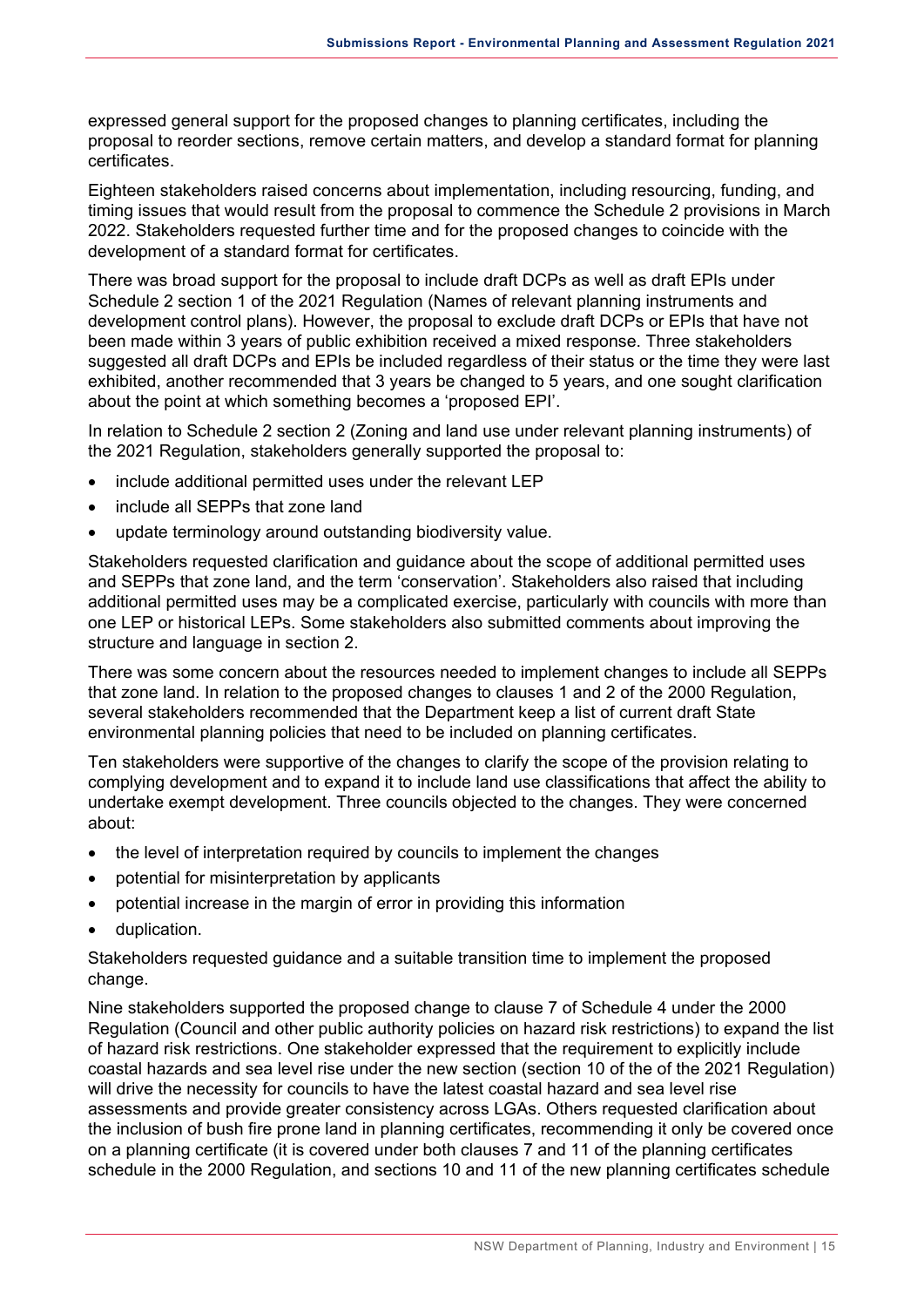in the 2021 Regulation). One stakeholder raised concerns about mandating the identification of contamination in certificates, citing liability, accuracy, and barriers to automating planning certificates in the future. Other stakeholders requested:

- additional information be provided in relation to flooding
- the new section relating to council and other public authority policies on hazard risk restrictions (section 10 of the 2021 Regulation) be amended and restructured
- guidance be provided, particularly about contaminated land and aircraft noise information under the new section 10.

Stakeholders were generally supportive of the proposal to require councils to indicate whether the land is in a special contributions area and to note whether any draft contributions plans apply to the land under Schedule 2 section 3 (Contributions plans) of the 2021 Regulation. One stakeholder objected to the proposal, citing administrative burden, and requested that the Department provide details of all adopted and draft special contributions areas and areas subject to satisfactory arrangement provisions. Another stakeholder recommended that this section also require councils to provide details of intensive urban development areas under LEPs.

Three stakeholders recommended removing section 18 of the 2021 Regulation (clause 13 of the 2000 Regulation), which relates to orders under the *Trees (Disputes Between Neighbours) Act 2006*. One recommended that this information be included in an Outstanding Notices Certificate instead, and another noted that this information is not useful unless there is a procedure in place for the Land and Environment Court to inform a council when an order has been fulfilled.

Stakeholders also recommended removing section 6 of the 2021 Regulation (clause 21 of the 2000 Regulation), which relates to affected building notices. One stakeholder proposed this information be put on an Outstanding Notices Certificate instead. Another stakeholder, on the other hand, recommended that the scope of information under section 6 should be expanded to include information related to the Orders Register under the *Residential Apartment Buildings (Compliance and Enforcement Powers) Act 2020*.

Stakeholders objected to the relocation of the note related to the matters prescribed under by section 59(2) of the *Contaminated Land Management Act 1997* from Schedule 4 of the 2000 Regulation to section 265 of the 2021 Regulation. Eight stakeholders recommended that this note be reinstated in the Schedule.

Other comments recommended:

- Rewording and/or moving certain sections to increase clarity (e.g. rewording a section to clarify exactly what information needs to be provided).
- Including additional matters on planning certificates, such as the Biodiversity Values Map, and expanding contaminated land requirements and information concerning the presence of asbestos.
- That a future prescribed format for planning certificates be designed with local policies, planning strategies and council DCPs in mind.
- That a protocol be developed to notify councils of legislative changes affecting planning certificates.
- That the Department undertake further consultation and provide guidance to stakeholders regarding the proposed changes, including the proposal to prescribe the format of a planning certificate.
- That the Department provide guidance about the matters that should be included on a section 10.7(5) planning certificate.
- Changes to the planning certificate provisions in the EP&A Act.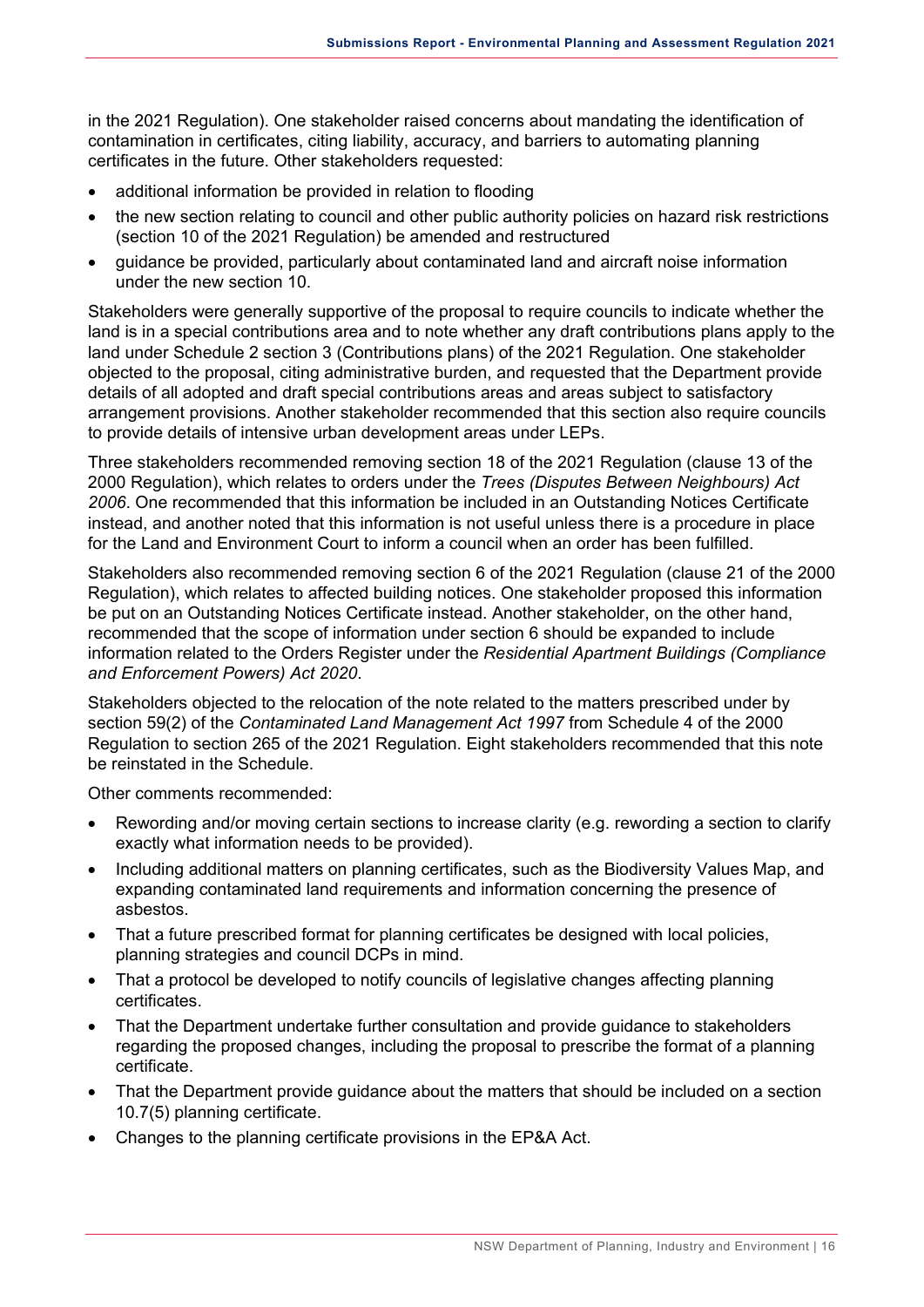#### 13.3. Response

Commencement of the new schedule for planning certificates (Schedule 2 of the 2021 Regulation) has been deferred until 1 October 2022, to allow councils sufficient time to update their systems and implement changes. Up until this time, councils can continue to issue planning certificates subject to the requirements of the current planning certificates schedule (Schedule 4 of the 2000 Regulation). The Department will also develop an online, centralised list of draft State Environmental Planning Policies (SEPPs) to assist councils in implementing the changes to planning certificates.

During this time, the Department will consider the other matters raised in relation to planning certificates in submissions to the 2021 Regulation. The Department will also develop a standardised template for planning certificates in consultation with stakeholders. This will be accompanied by plain English explanations of the relevant regulatory provisions where necessary, including references to supporting documentation to guide understanding and interpretation of the information contained in certificates.

The EP&A Act does not allow the Regulation to prescribe matters for the purpose of section 10.7(5) of the EP&A Act. The Department will provide optional guidance regarding the matters to be included on a section 10.7(5) certificate to improve the quality and consistency of any additional information included on these certificates. This guidance could recommend matters for inclusion as well as the form that these matters take.

The Department will investigate developing an internal protocol for the timely notification of legislative changes that have an impact on planning certificates. This will include consulting with councils to identify the best mechanism for notifying councils.

### <span id="page-20-0"></span>14. Fees

#### 14.1. Summary of proposed reform

A summary of changes proposed in the 2021 Regulation is provided in section 8 of the [Regulatory](https://www.planningportal.nsw.gov.au/sites/default/files/documents/2021/EP%26A%202021%20Regulatory%20Impact%20Statement%20(RIS).pdf)  [Impact Statement \(PDF 1,200 KB\).](https://www.planningportal.nsw.gov.au/sites/default/files/documents/2021/EP%26A%202021%20Regulatory%20Impact%20Statement%20(RIS).pdf)

#### 14.2. Issues raised in submissions

Around 60 comments were received on the fee provisions in the exhibited 2021 Regulation. Commonly raised topics are summarised below.

Councils generally supported amending the fees and enabling ongoing indexation and minor adjustments to fees. Many also recommended a more comprehensive review of fees and a shift towards a cost recovery model that recognises the increasing burdens associated with delivering planning services and meeting compliance responsibilities.

Several fees issued under the Regulation were recommended for further review, including fees for concurrence, planning certificates and building information certificates. Councils considered the fees in the 2000 Regulation do not cover administrative costs. Councils also recommended a review of the framework for managing unauthorised development and considered additional fees should be charged to act as a deterrent against unauthorised work.

Councils supported introducing fee changes sooner than 1 July 2023, whereas the development industry supported delayed commencement. Councils also raised some procedural issues with indexation occurring in March.

There were some concerns that the fee changes may impact on the viability of social and affordable housing, particularly for not for profit providers. Whilst it was noted the proposed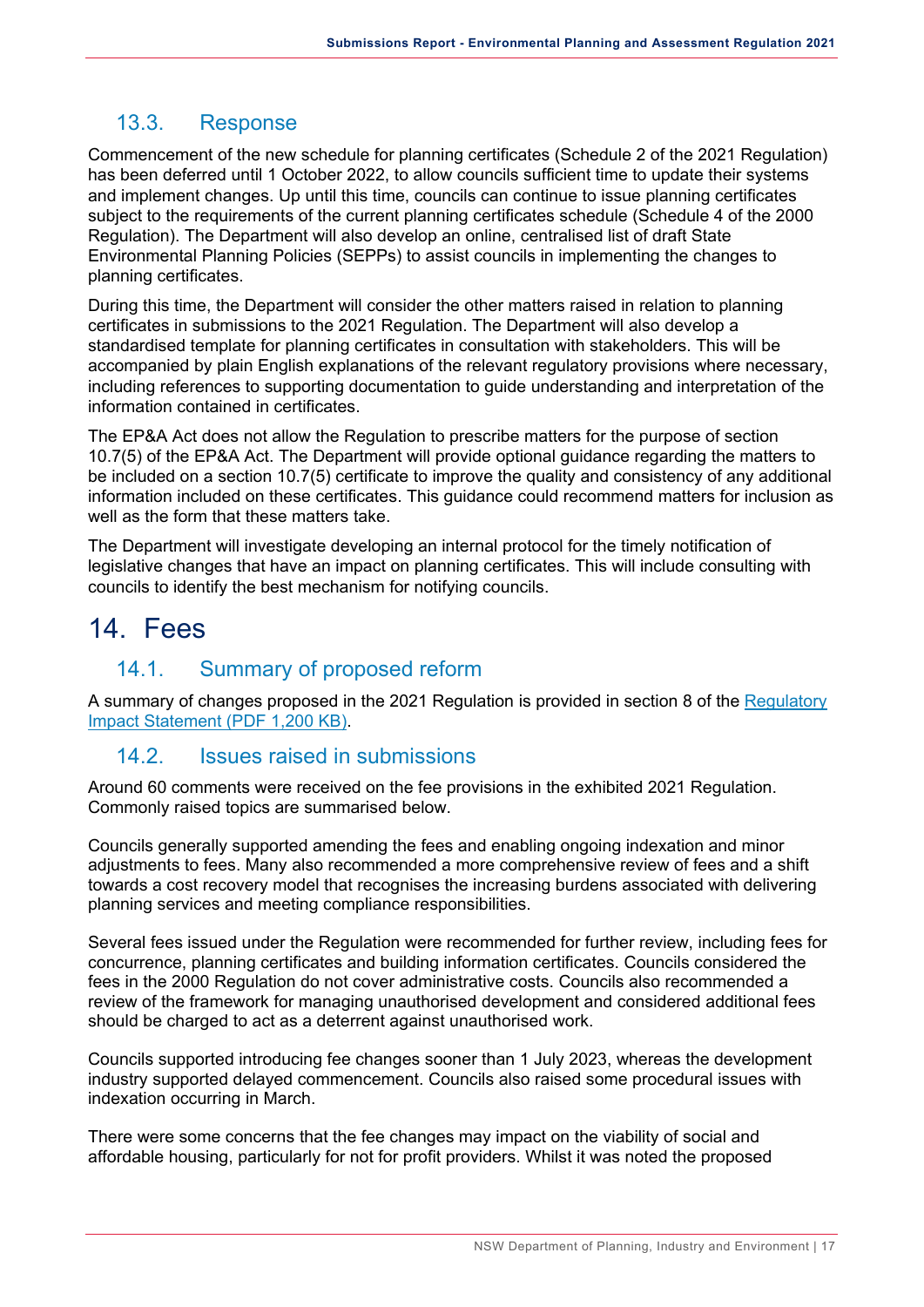increases are relatively modest, cumulative cost impacts were noted and it was recommended that consideration be given to reduce or waive fees for this housing type.

Other issues raised included:

- That annual changes to fees should occur in July as this aligns with when councils update their schedule of fees and application forms, which include fee estimates.
- A need for building information certificate assessment fees to be included in the Regulation.
- More support for rural and regional councils to assess SSD and infrastructure.
- A need for clarification on how certain fees are intended to apply.
- Further transparency on the planning reform fund fee.

Recommendations were also made to move away from using costs of development to calculate fees, and a fee reduction was suggested for development that demonstrates high environmental performance.

#### 14.3. Response

Amendments to fees will generally proceed as proposed in the exhibited 2021 Regulation. The final 2021 Regulation amends fixed fees to include movements in the consumer price index (CPI) and to allow for ongoing minor adjustments in these fees either annually or biannually. This will allow fixed fees to gradually increase over time to better reflect the cost of providing planning services. A change to fees other than just the CPI increase will require a comprehensive review of all inputs, processes and potential impacts to councils and applicants. The Department may look to undertake this work separately after the Regulation has commenced.

The 2021 Regulation maintains provisions that allow for fees to be waived. It is at the discretion of council or the relevant authority to consider whether to waive fees for development such as social and affordable housing or development of high environmental performance.

### <span id="page-21-0"></span>15. Penalty notice offences

#### 15.1. Summary of proposed reform

The 2021 Regulation makes minimal changes to provisions for penalty notice offences.

#### 15.2. Issues raised in submissions

Minimal comments were received in relation to the penalty notice provisions of the Regulation. The only concern raised in respect to these provisions was a comment on the proportionality of penalties applying to non-compliance with certain CDC provisions. The comment specifically suggested that penalties for non-compliance with section 122, which sets out requirements for the form of a CDC (i.e. what it must contain) were disproportionately high. The stakeholder pointed out that non-compliance with these provisions could occur as a result of an administrative error.

Recommendations were made for new penalty notice offences including:

- A new offence for not keeping a record of neighbours notified in relation to complying development work, because councils commonly receive complaints from neighbours claiming they have not been notified.
- A new provision and associated offence to ensure a CDC copy is kept on site for council officers when attending privately certified sites.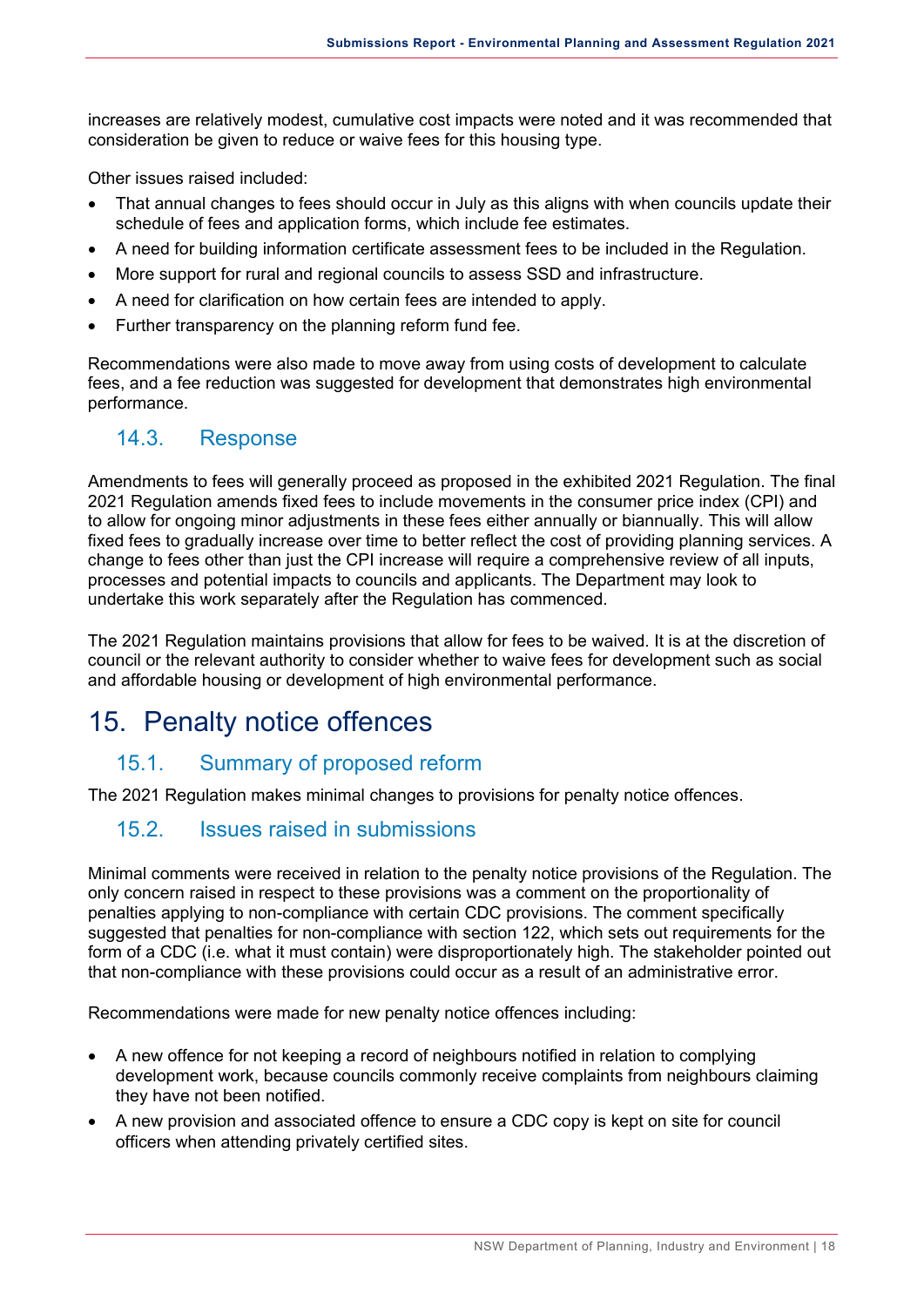- A new offence provision for contraventions of development sign requirements as these requirements are often disregarded. This causes difficulties for council officers and nearby residents to contact the principal contractor or principal certifier.
- A new penalty notice if development contributions are not paid upon commencement of privately certified complying development works, because councils are experiencing issues following up unpaid development contributions.
- A new offence in relation to asbestos declarations and conditions.

#### 15.3. Response

The penalties relating to requirements for the form of a CDC are broadly consistent with those in the 2000 Regulation and the *Environmental Planning and Assessment (Development Certification and Fire Safety) Regulation 2021*. The maximum penalties under this section have been reduced in the final 2021 Regulation compared to the 2000 Regulation. An alternative compliance option to seeking these maximum penalties through court proceedings is for council (or other authorised persons) to issue a penalty notice under Schedule 5. The penalty notice is of lesser monetary value than the maximum penalty, allowing for a proportionate compliance approach.

The suggested new penalty notices would require further consideration and consultation with relevant stakeholders, and so have not been included in the final 2021 Regulation.

# <span id="page-22-0"></span>16. Other feedback received

#### 16.1. Issues raised in submissions

There was general support from stakeholders for the proposed changes to the 2000 Regulation, especially from councils.

Councils were concerned about the 2021 Regulation potentially increasing administrative burden and costs and creating pressure on industry. Changes would be required to council practices and systems in relation to templates updates, planning certificates, development assessment, GIS systems and community participation plans. Councils requested guidance and sufficient lead time to implement the changes.

Feedback was received on the removal of the fire safety and certification provisions, which have been moved to a separate *Environmental Planning and Assessment (Development Certification and Fire Safety) Regulation 2021*. There was some support for these provisions being separated, noting their complexity. Further consultation was requested on these provisions.

Many councils were concerned about the compliance levy and compliance cost notice provisions, noting the lack of information, limited funding, resourcing and budget for those matters. These provisions were considered impracticable and administratively onerous. Submissions recommended a comprehensive review. Introduction of a levy was suggested for all development and complying development applications − with a focus on cost recovery, recoupment of costs, and additional funding for councils.

Recommendations were made for the NSW Planning Portal to capture DA and contribution payments as a central system for DA lodgement. Further consultation was requested on aspects of the Portal such the need to capture required application documentation, the forms used and the information provided.

Some comments suggested the proposed 2021 Regulation could better consider environmental objectives including: the government's objective of net-zero greenhouse gas emissions by 2050, better integration of the aims of the *Biodiversity Conservation Act 2016*, and considerations of circular economy and waste production in development assessment.

It was recommended the 2021 Regulation ensures developments with greater impacts receive greater scrutiny. Amendments were suggested to the State Significant Development planning